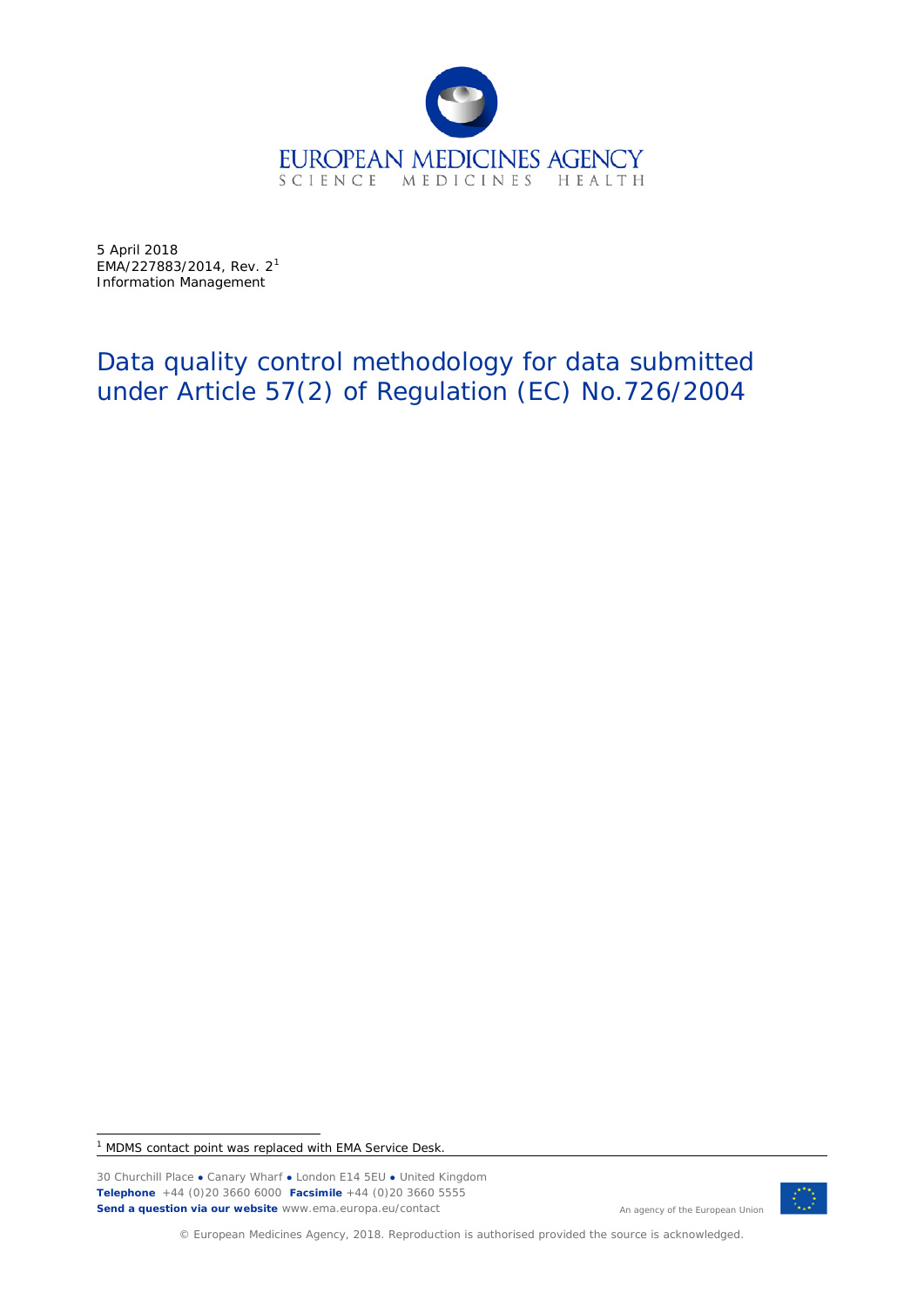# **Table of contents**

| 8.1. Official standard term lists controlled vocabularies maintained by EMA/maintenance |  |
|-----------------------------------------------------------------------------------------|--|
|                                                                                         |  |
|                                                                                         |  |
|                                                                                         |  |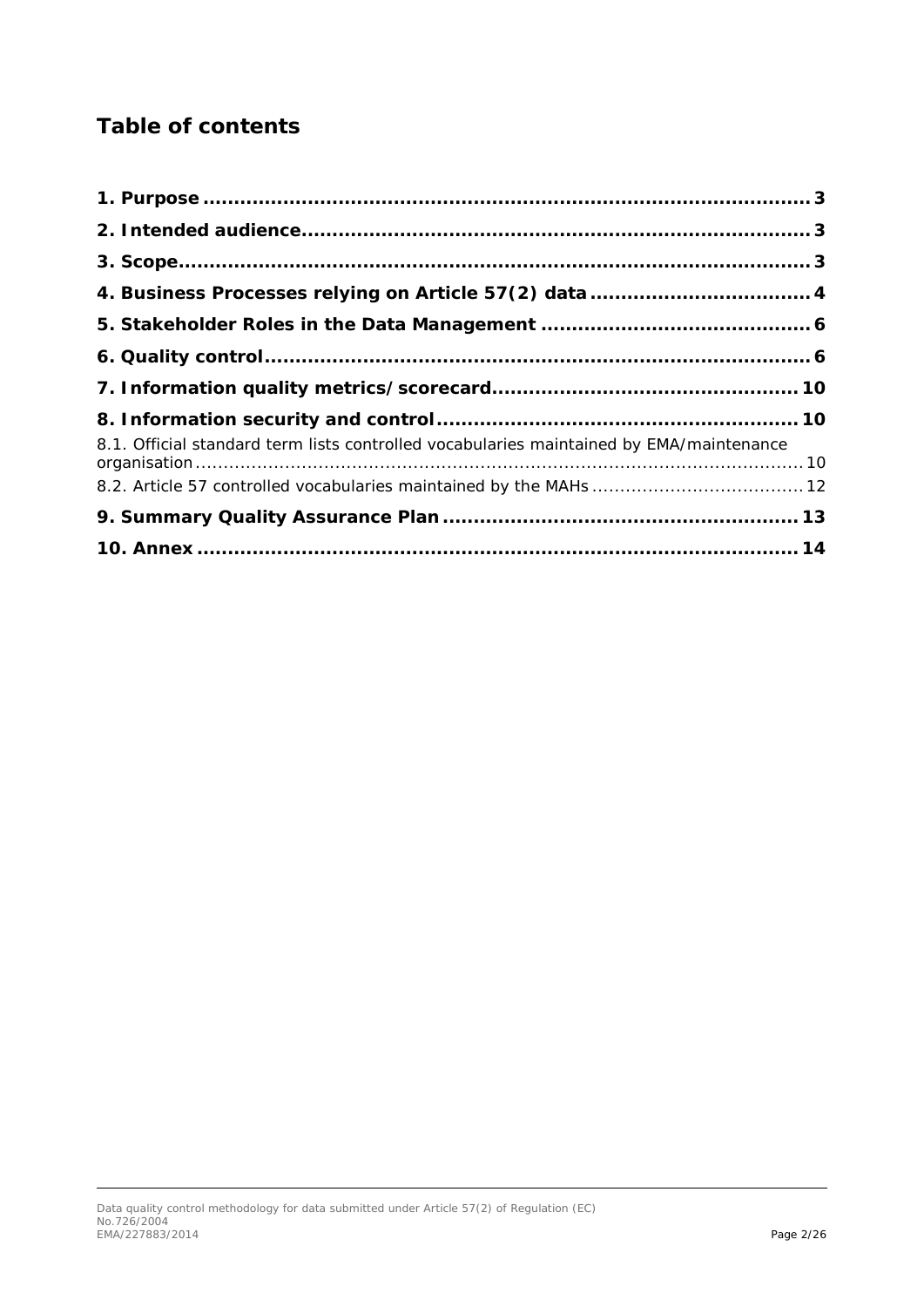### <span id="page-2-0"></span>**1. Purpose**

The purpose of this document is to describe the data quality framework for Article 57(2) data. The data quality framework for Article 57(2) data aims at data compliance with the requirements set out in the legislation, the [Legal notice on the implementation of Article 57\(2\), second subparagraph of Regulation](http://www.ema.europa.eu/docs/en_GB/document_library/Other/2011/07/WC500108212.pdf) [\(EC\) No. 726/2004](http://www.ema.europa.eu/docs/en_GB/document_library/Other/2011/07/WC500108212.pdf) (hereinafter referred to as "Legal notice") and guidance documents published by European Medicines Agency (EMA) on the ['Guidance documents'](http://www.ema.europa.eu/ema/index.jsp?curl=pages/regulation/document_listing/document_listing_000336.jsp&mid=WC0b01ac05804d8b2b&jsenabled=true%23section1) webpage. It ensures that the business needs are efficiently and effectively addressed based on reliable, up to date and accurate data to support the EMA business processes. This document defines clear ownership and responsibility of data quality with specific stakeholders.

This document is aimed to provide industry with the basis on how to quality control the Article 57(2) data prior to submission via the eXtended EudraVigilance Product Report Message (XEVPRM) as referred into paragraph 1(a) of the Legal notice, based on the experience gained by the EMA after performing a pilot-validation exercise on the initial data submitted by 2 July 2012. More guidance may be provided after the validation of data submitted during the transition maintenance phase.

It is expected that in the future, this document will be revised to better align to the concepts of master data management around information on medicines rather than be solely focused on Article 57(2). To this end, a future revision would include legislation relating to investigational medicinal products (IMPs) and implementation of standards developed by the International Organization for Standardization (ISO) for the identification of medicinal products (IDMP).

### <span id="page-2-1"></span>**2. Intended audience**

To achieve the purpose of this document it is necessary for each "type" of stakeholder to review this document to ensure alignment. The intended audience of this document are the users of the Article 57(2) data and specifically:

- marketing-authorisation holders (MAHs);
- any other users of the Article 57 database.

## <span id="page-2-2"></span>**3. Scope**

In line with the requirements referred to in paragraph 1(a) and following the detailed guidance as referred to in paragraph 1(b) of the Legal notice, the following information on medicinal products authorised for human use including medicinal products authorised for the treatment in children are within the scope of the data quality framework for Article 57(2) data:

- 1. authorised medicinal product (AMP):
	- 1.1. name(s) of the medicinal product;
	- 1.2. marketing-authorisation holder information;
	- 1.3. authorisation details (country, dates, numbers, status, indication, legal basis, medicinal product type);
	- 1.4. pharmacovigilance details;
	- 1.5. printed product information (for use in QC of data);
- 2. pharmaceutical product: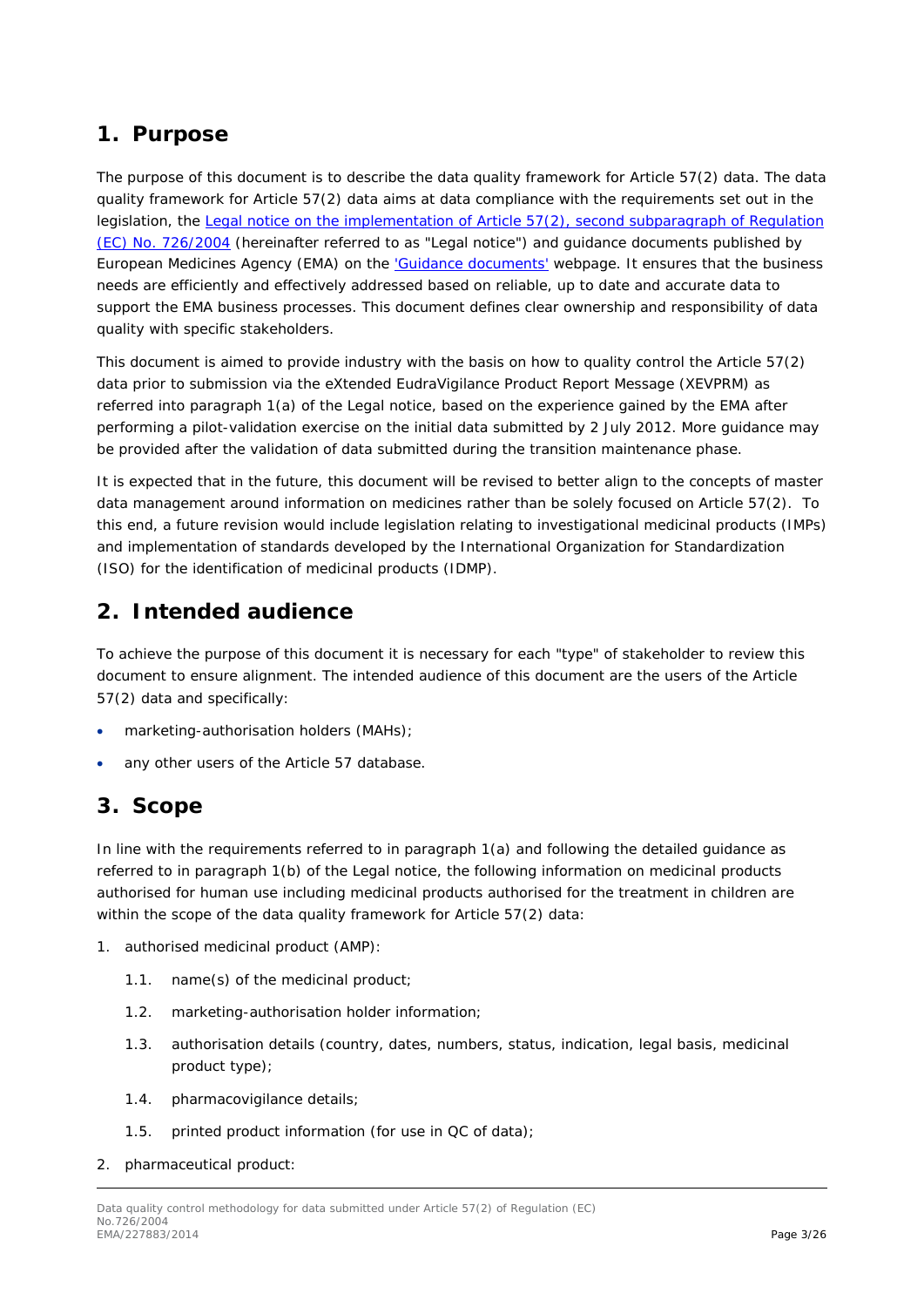- 2.1. qualitative and quantitative composition;
- 2.2. routes of administration;
- 2.3. authorised and administrable pharmaceutical form;
- 2.4. medical device;
- 2.5. medicinal product drug ingredients.

This document focuses on authorised medicinal products; therefore aspects related to investigational medicinal products (IMPs) are out of scope. IMPs QC methodology principles may be included in future versions.

## <span id="page-3-0"></span>**4. Business Processes relying on Article 57(2) data**

From 16 June 2014 until ISO IDMP implementation commencing in July 2016, marketing-authorisation holders are required to amend the authorised medicinal product submitted in the XEVPRM format in compliance with the requirements of Article 57 of Regulation (EC) 726/2004 following the guidance and processes provided in the [Detailed Guidance;](http://www.ema.europa.eu/ema/index.jsp?curl=pages/regulation/document_listing/document_listing_000336.jsp&mid=WC0b01ac058079126c) i.e. hereby referred to as the "transition maintenance phase" [transition to the ISO Identification of Medicinal Product (IDMP) standards implementation].

A long-term strategy in view of the implementation of the ISO IDMP standards is currently being developed by the EMA, taking into account the potential impact on the European Regulatory Network, EU stakeholders and international partners.

The scope of the transition maintenance phase submission is:

- to collect up-to-date information on authorised medicinal products initially submitted under Article 57(2) requirements in the eXtended EudraVigilance Medicinal Product Dictionary (XEVMPD) by correcting any erroneously submitted information;
	- For Gateway user it includes the reconciliation of the medicinal product data against the new EV Code provided in the XEVMPD controlled vocabularies (CVs) following the quality control activities performed by the EMA (i.e. XEVMPD substance names, pharmaceutical forms and routes of administration CVs).
- to reflect any changes to the terms of the marketing authorisations following variation, transfer, renewal, suspension, revocation or withdrawal of the marketing authorisation procedure within the XEVMPD/Article 57 database structured and non-structured information;
- to continue the submission of new authorised medicinal products in the XEVMPD as per timelines set in the Legal notice within 15 calendar days from date of authorisation (i.e. 15 calendar days from the date of notification of the granting of the marketing authorisation by the competent authority).

The transition maintenance phase as described in this guidance document will enable the EMA to establish a complete and reliable database on medicinal product information to support the following areas:

- performance of data analysis at the EMA, specifically:
	- EudraVigilance (EV) data analysis and signal management,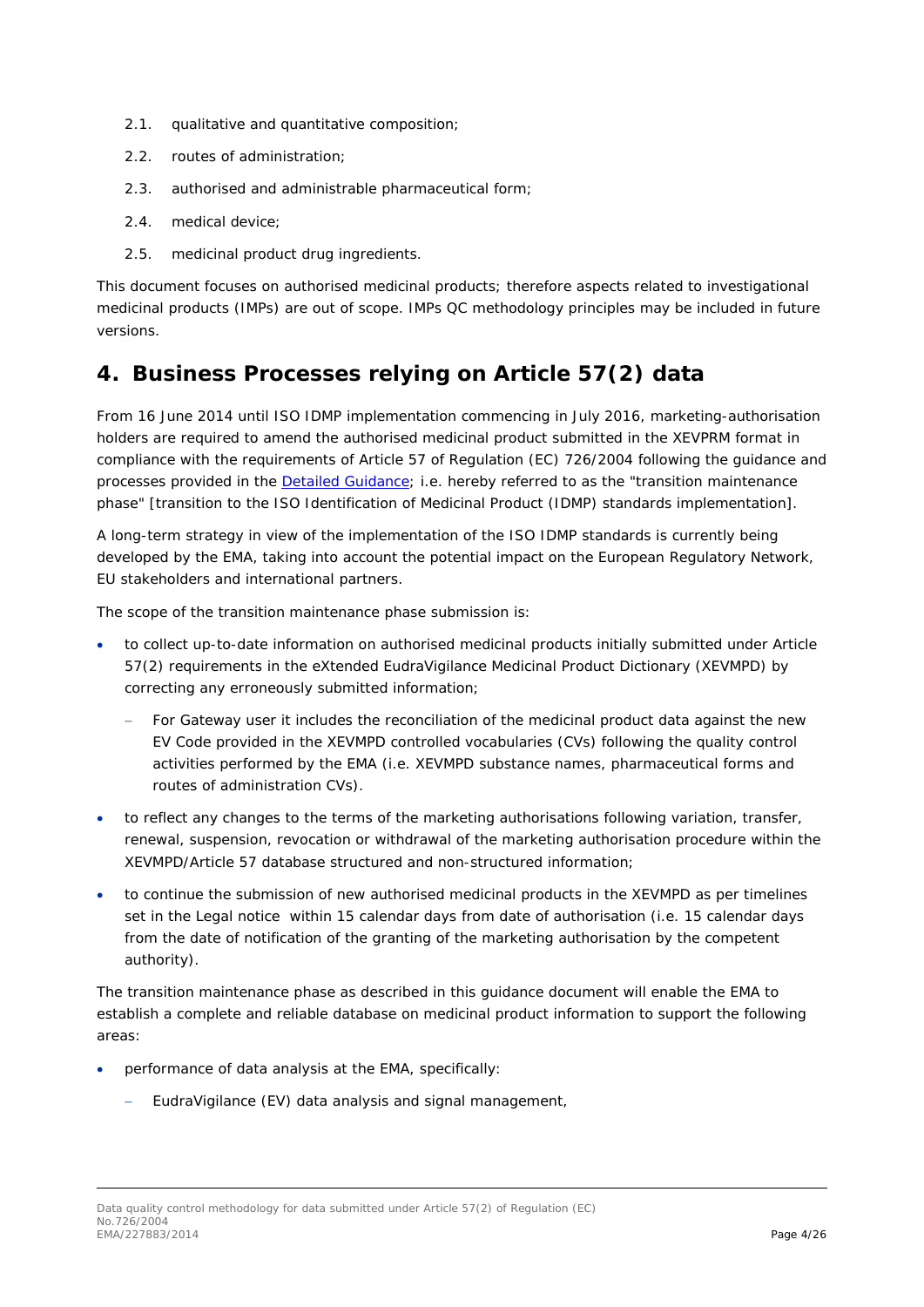- establish a complete list of medicinal product and active substance information to be support the coding of such information reported in Individual Case Safety Reports (ICH ICSRs); to support data analytics and business intelligence activities;
- facilitate medicines regulation and fulfil regulatory actions and legal obligation such as:
	- − regulatory action to safeguard public health (e.g. referrals, PSUR repository, literature monitoring),
	- − calculation of Pharmacovigilance fee,
	- − provide EV users with a complete list of medicinal product and active substance information as reporting possibilities in Individual Case Safety Reports (ICH ICSRs); release of data to MAHs in accordance with regulation (EC) No 726/2004, Article 24;
- communicate efficiently with EMA stakeholders by means of:
	- − providing information on medicines in the EU via the European medicines web portal,
	- − granting access to EudraVigilance data proactively and reactively (e.g. ADR dashboard),
	- supporting EU and international data exchange on demand (e.g. Provide information on medicines in EU to international regulators),
	- supporting the Pharmacovigilance Risk Assessment Committee (PRAC) for any communication with its stakeholders (e.g. identification of impacted MAHs and their contact details to target PRAC communications).

The intended use of each data elements is described in section *[10. Annex](#page-13-0)*.

Examples of the use of Article 57 data are provided as follow:

- simplification of adverse reaction reporting for MAHs and implementation of access to EudraVigilance by MAHs to the extent necessary to support their pharmacovigilance activities;
- decision making on the B/R ratio of medicinal products: e.g. correct EudraVigilance data analysis to support referrals, correct information on products impacted by referral decisions;
- efficiency within the EU Regulatory Network: e.g. maintenance of the EURD list to coordinate the submission of PSURs to support the single assessment;
- transparency and sharing of information: e.g. access to all the EU medicinal product information on the EU medicinal web portal and publication of correct aggregated ADR information [\(www.adrreports.eu\)](http://www.adrreports.eu/);
- reporting of ADRs and other structured data: e.g. MAHs/NCAs can incorporate Art 57(2) data in their systems before submitting ADRs, allowing a perfect identification of the medicinal product information within the ADR.

Article 57 stakeholders include:

- marketing-authorisation holders (MAHs);
- the European Medicines Agency and its committees;
- the EU national competent authorities as part of the communication;
- EU public;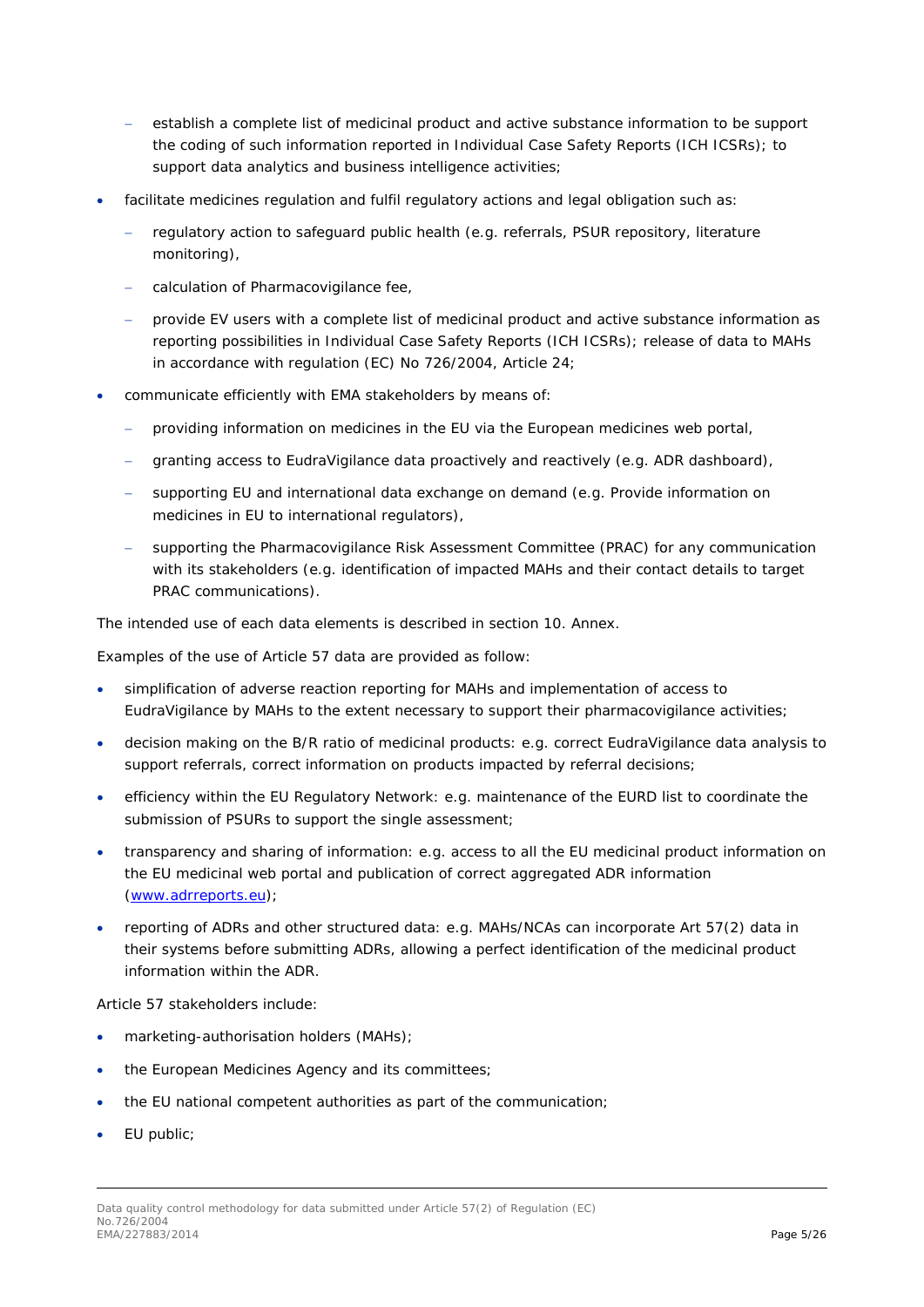• EU International partners.

### <span id="page-5-0"></span>**5. Stakeholder Roles in the Data Management**

As outlined in the Legal Notice, the following roles apply as regard the Article 57 product data management:

Marketing-authorisation holders shall:

- use the eXtended EudraVigilance Medicinal Product Report Message (XEVPRM) as the format to electronically submit to the EMA information on all medicinal products for human use authorised in the Union;
- after 2 July 2012, submit information on medicinal products for new marketing authorisations in the Union to the EMA immediately and no later than 15 calendar days from the date of authorisation (i.e. 15 calendar days from the date of notification of the granting of the marketing authorisation by the competent authority);
- ensure that information on all medicinal products for human use authorised in the Union, which is submitted electronically to the Agency using the format and content as referred to in point 1, 3 and 4 of the Legal notice is accurate and up to date;
- electronically notify to the Agency information on any amendments to the terms of the marketing authorisations following variation, transfer, renewal, suspension, revocation or withdrawal no later than 30 calendar days from the date of which the amendments have been authorised;
- as of 1 February 2016 notify changes in the qualified person responsible for pharmacovigilance (QPPV), including contact details (telephone and fax numbers, postal address and email address) and changes to the pharmacovigilance system master file (PSMF) location (street, city, postcode, country) to the competent authorities through the Article 57 database immediately and no later than 30 calendar days from the date the change applies;
- respond to requests of the Agency immediately and no later than 15 calendar days following receipt of such request.

The EMA will perform an overall review of the quality and integrity of the medicinal product information submitted. The process performed by the EMA is in line with the description provided in section *[7.](#page-9-0)  [Information quality metrics/scorecard](#page-9-0)* of this document.

# <span id="page-5-1"></span>**6. Quality control**

It is envisaged that all medicinal product records should undergo data quality control before being submitted into the XEVMPD as part of Article 57 initial data submission. Thereafter, and referring to the Article 57 data maintenance submission, where there is a need for corrections or the provision of additional information, the affected data elements should be quality controlled. The outlines of the quality control process have been published in November 2014 and are available on in the document [Quality control of medicinal-product data submitted as per the legal requirement introduced by Article](http://www.ema.europa.eu/docs/en_GB/document_library/Other/2014/11/WC500177533.pdf)  [57\(2\) of Regulation \(EC\) No. 726/2004](http://www.ema.europa.eu/docs/en_GB/document_library/Other/2014/11/WC500177533.pdf)

Any data elements falling into the scope of the Agency's business areas and described in section *[4.](#page-3-0)  [Business Processes relying on Article 57\(2\) data](#page-3-0)* are subject to quality control.

The product validation process when the information referenced in an AMP entry needs to be amended according to the latest the summary of product characteristics (SmPC) is described below.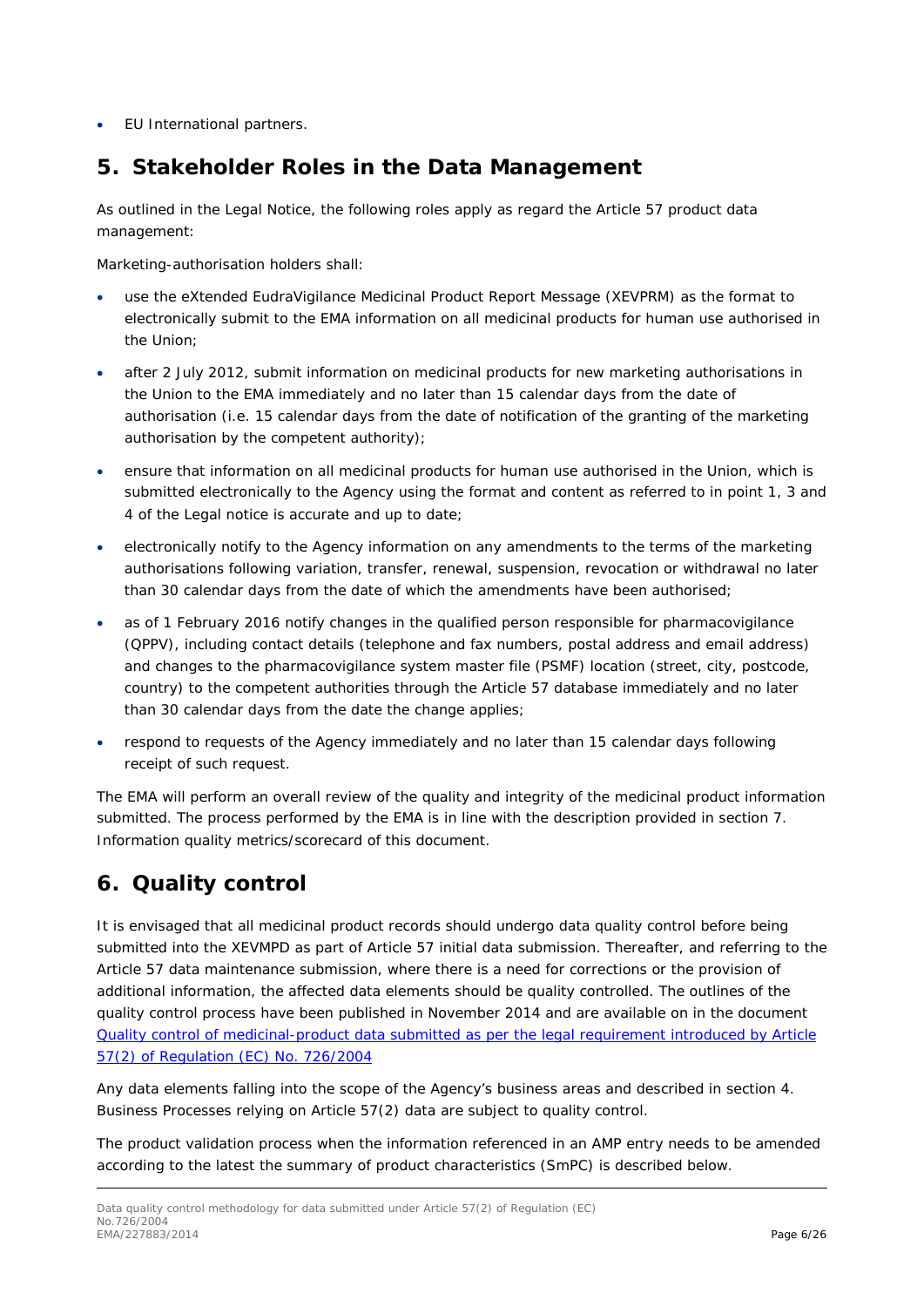<span id="page-6-0"></span>

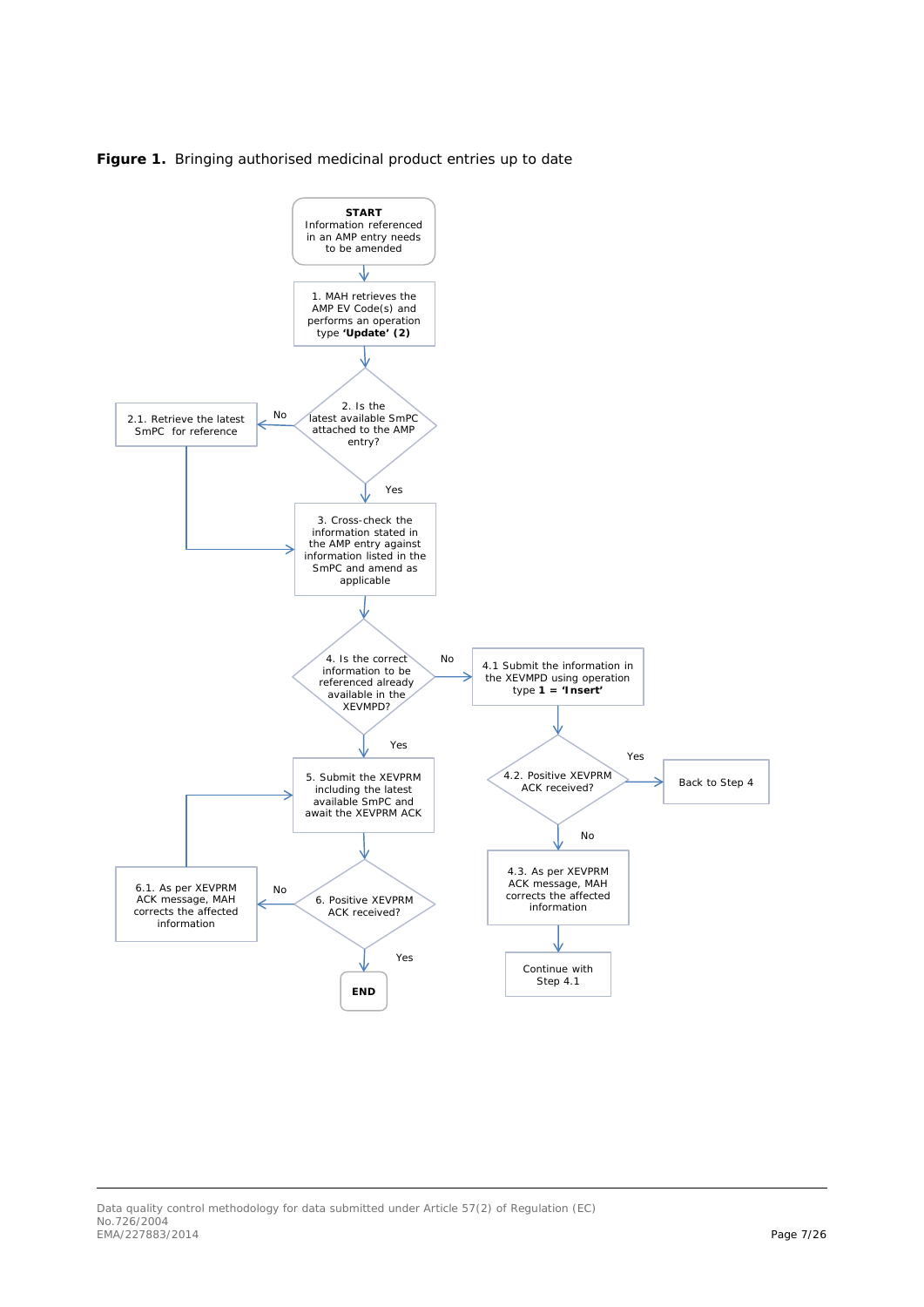As an example, the business process where the referenced PSMFL changes is described below.

<span id="page-7-0"></span>**Figure 2.** Update of medicinal product entry to change PSMFL

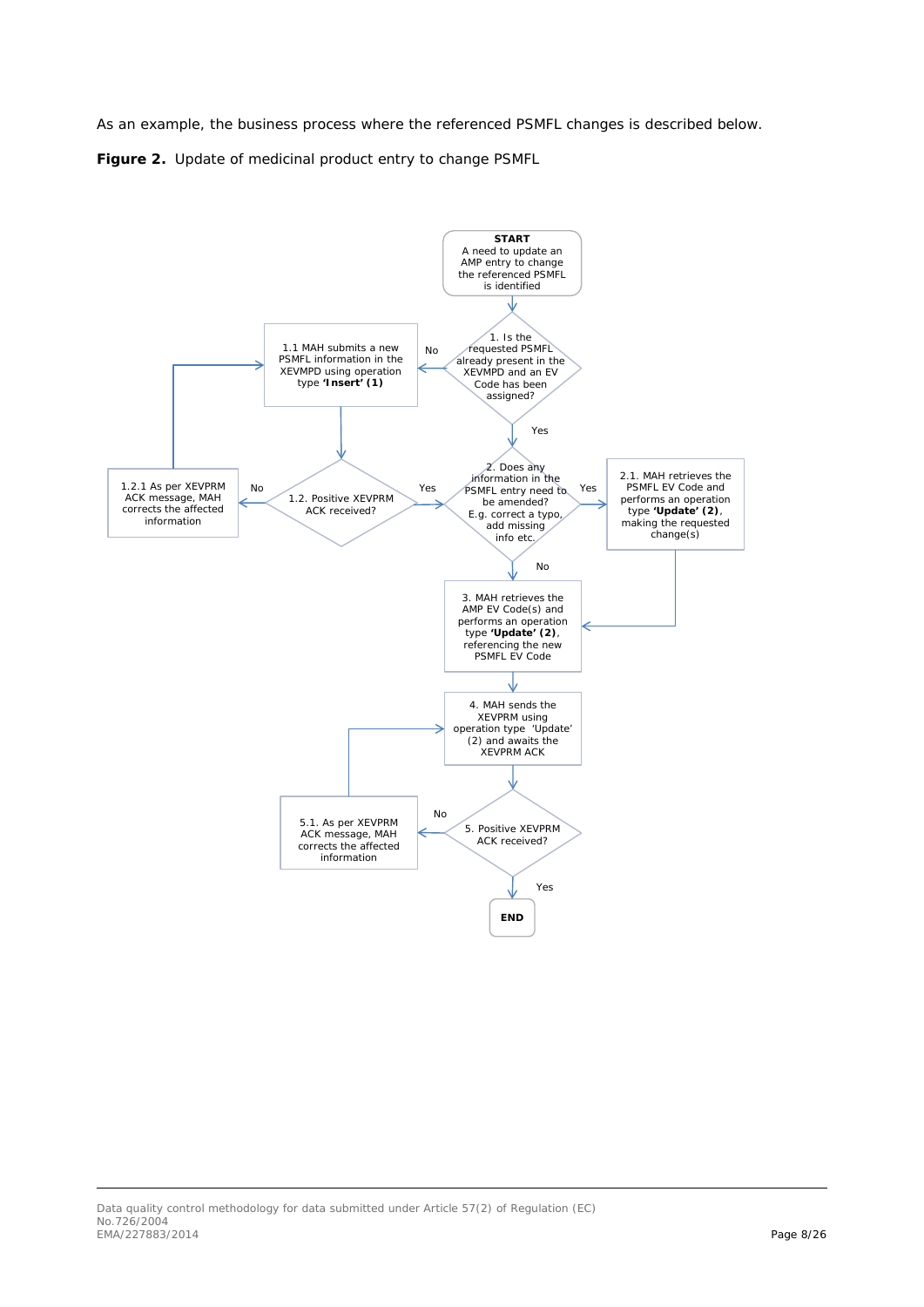The quality control (QC) of Article 57 medicinal product data elements is to be performed following the below steps:

- 1. medicinal products submitted in the XEVMPD production environment are retrieved in the database;
- 2. the SmPC is downloaded for each medicinal product entry;
- 3. the products are classified as nationally authorised products (NAPs), centrally authorised products (CAPs) or mutually/decentrally authorised products (MRPs/DCPs) by checking the "Authorisation Procedure" data element (AP.12.2) of the XEVPRM.

The following business process applies:

Figure 3. Overview of quality control process to be performed by MAHs in the context of data maintenance (transition maintenance phase)



#### Data quality control methodology for data submitted under Article 57(2) of Regulation (EC) No. 726/2004 EMA/227883/2014 Page 9/26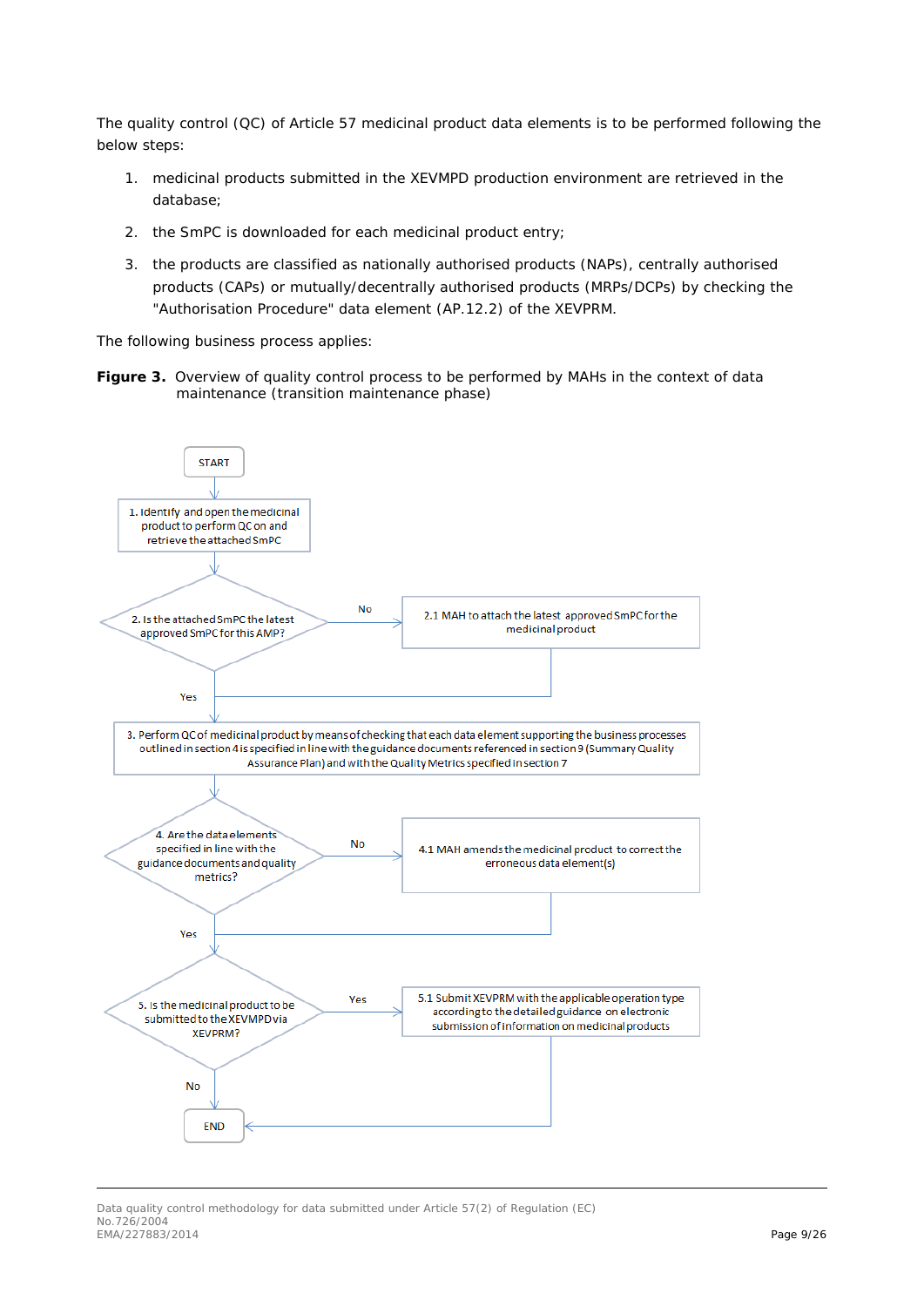# <span id="page-9-0"></span>**7. Information quality metrics/scorecard**

MAHs should validate the information provided in the Article 57 data elements and perform quality control according to the scoring values describe below that they may implement in their business processes.

- $0 (= incorrect):$ 
	- − data element is wrongly populated,
	- − data element is blank whereas it should be populated,
	- − data element is populated whereas it should be blank;
- $1 (= correct):$ 
	- − data element is correctly populated (as applicable).

As regard the acceptance metrics of the individual Article 57 data elements, please refer to section *[10.](#page-13-0)  [Annex.](#page-13-0)*

### <span id="page-9-1"></span>**8. Information security and control**

In the eXtended Eudravigilance Medicinal Product Dictionary (XEVMPD), a set of information is based on the use of controlled vocabularies (CVs). Currently the XEVMPD controlled vocabularies are accessible (not downloadable) via the data entry tool provided by the EMA (so called "EVWEB interface") designed to be used by small and medium enterprise(s). Other (and larger) pharmaceutical industries can generate the electronic product report message (i.e. XEVPRM) by means of in-house entry tool and send the XEVPRM into the EMA Gateway. For the latter users, the controlled vocabularies are essential for the implementation of such lists in their in-house system and for the adequate compilation of XEVPRMs to be submitted.

There are 2 types of controlled vocabularies in the XEVMPD:

- official standard term lists controlled vocabularies maintained by EMA/maintenance organisation;
- Article 57 controlled vocabularies maintained by the MAHs.

### <span id="page-9-2"></span>*8.1. Official standard term lists controlled vocabularies maintained by EMA/maintenance organisation*

The following CVs are standard term lists maintained by external maintenance organisation and are available as such in the XEVMPD (i.e. without any additional ad-hoc terms):

- MedDRA:
	- MedDRA list is published and maintained by the MedDRA MSSO. Summary of changes for each MedDRA version are published by the MedDRA MSSO,
	- − In the data entry tool provided by the EMA, MedDRA is updated bi-annually with the official release of each MedDRA versions;
- country code:
	- the country code is maintained by ISO (ISO-3166). The list is publicly available and freely downloadable at [http://www.iso.org/iso/iso-3166-1\\_decoding\\_table'](http://www.iso.org/iso/iso-3166-1_decoding_table);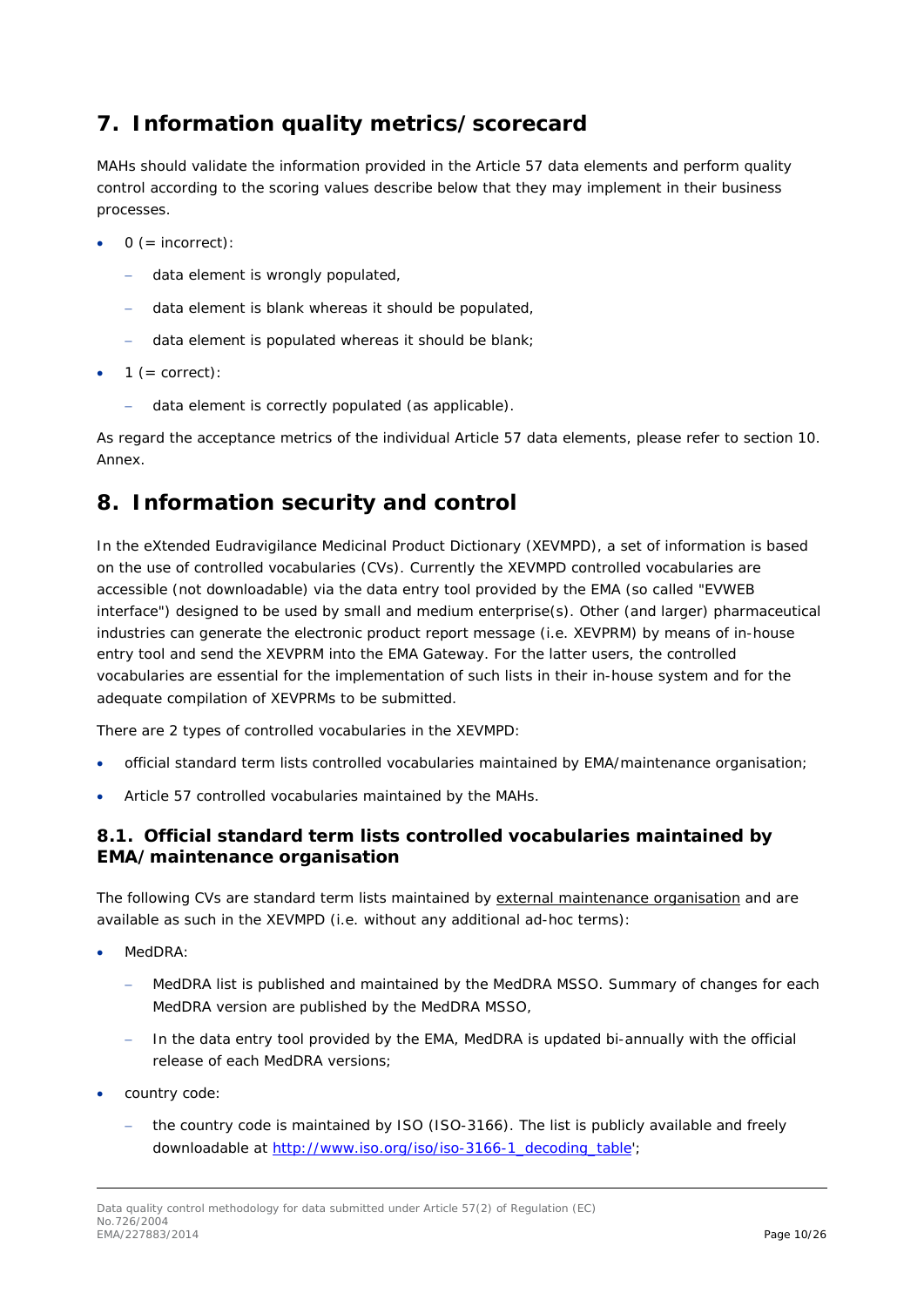- two-letter language code:
	- the two-letter language code is maintained by ISO (ISO 639-1). The list is publicly available and freely downloadable at [http://www.sil.org/iso639-3/codes.asp?order=639\\_1&letter=%25](http://www.sil.org/iso639-3/codes.asp?order=639_1&letter=%25) and http://www.loc.gov/standards/iso639-2/php/code\_list.php.
	- the official standard term lists controlled vocabularies are not subject to any QC but, once released from the official maintenance organisation, are updated in the XEVMPD/Article 57 database;
- ATC:
	- − the ATC list is published and maintained by the WHO Collaborating Centre for Drug Statistics Methodology. Summary of changes for each ATC version are published by WHO,
	- in the data entry tool provided by the Agency, ATC list is updated with the official release of each ATC versions,
	- − in addition to the ATC standard term list, the values "NOTASSIGN" and "NOTAPPLIC" were added to the official list to allow the selection of such values when the ATC code is not assigned or not applicable to the authorised/registered medicinal product;
- standard (authorised/administrable) pharmaceutical form:
	- the standard pharmaceutical form controlled vocabulary is populated and maintained by the EMA. The XEVMPD value is the EDQM standard term value whilst the unique identifiers (i.e. EV Codes) are randomly and automatically assigned by the EV system upon request;
- standard route of administration:
	- the standard route of administration controlled vocabulary is populated and maintained by the EMA. The XEVMPD value is the EDQM standard term value whilst the unique identifiers (i.e. EV Codes) are randomly and automatically assigned by the EV system upon request.

The following controlled vocabularies are populated and maintained by the EMA. Unique identifiers (i.e. EV Codes) are randomly and automatically assigned to each value by the EV system as necessary.

• approved substance:

To insert a new approved substance or add a new translation or synonym to an existing approved substance (i.e. update of an existing substance), a request should be sent to MDMS@ema.europa.eut the EMA Service Desk [\(https://servicedesk.ema.europa.eu/\)](https://servicedesk.ema.europa.eu/). Please refer to [Changes to some business rules of the eXtended EudraVigilance Medicinal Product Dictionary](http://www.ema.europa.eu/docs/en_GB/document_library/Other/2013/11/WC500153998.pdf)  [\(XEVMPD\): Submission of substance information](http://www.ema.europa.eu/docs/en_GB/document_library/Other/2013/11/WC500153998.pdf) for further information.

- authorisation procedure list;
- substance class:
- authorisation status list;
- XEVMPD concentration type list;
- medical devices:
- unit of presentation description;
- unit of measurement description.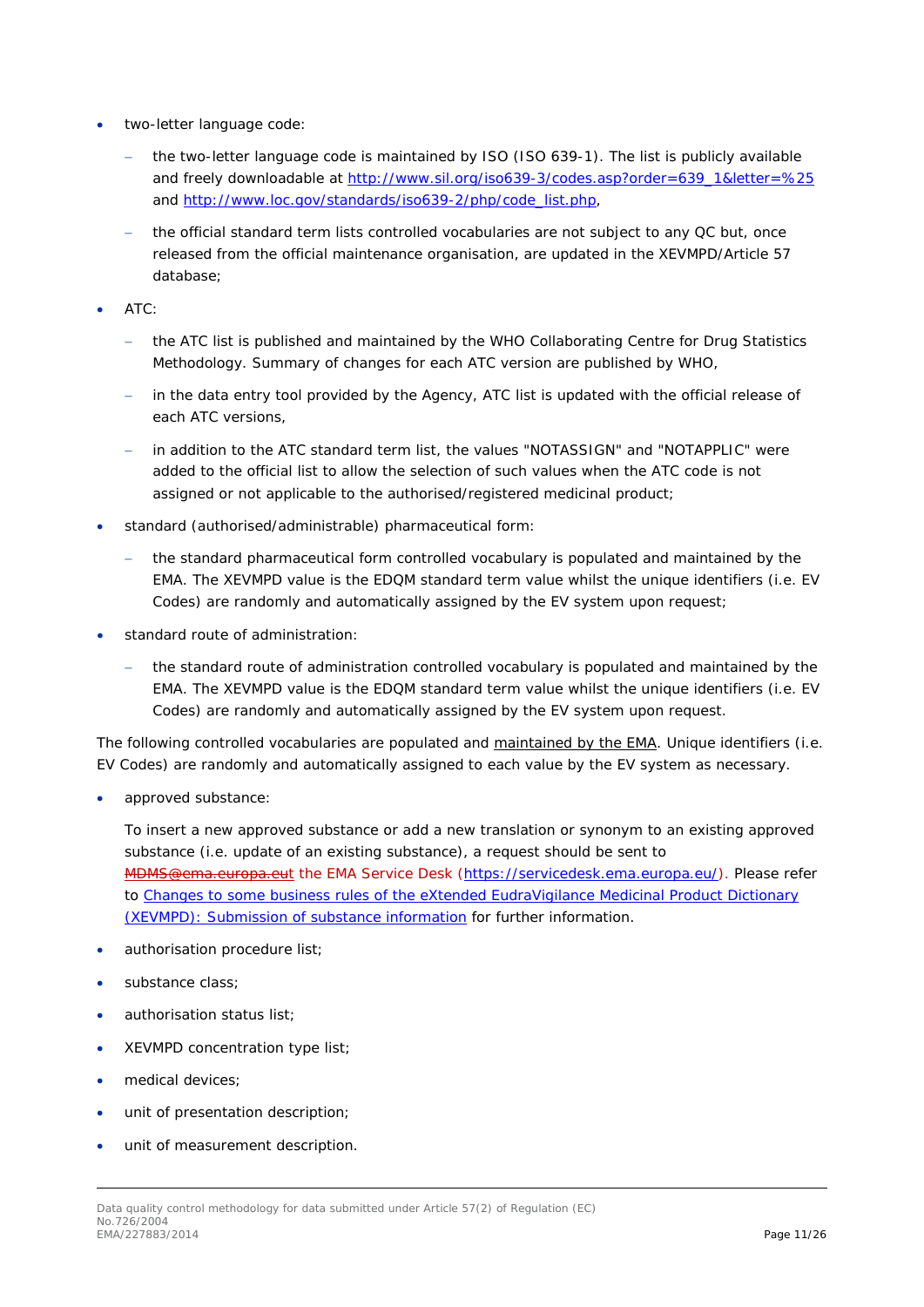The following lists serve the description of the strength of the medicinal product:

- XEVMPD amount prefix unit;
- XEVMPD amount numerator unit;
- XEVMPD amount denominator unit.

The values and codes of the above lists are published and maintained by the Unified Code for Units of Measure (UCUM) and are freely available at [http://unitsofmeasure.org/.](http://unitsofmeasure.org/) Any additional values and codes are generated using the same 'logic' as UCUM. In accordance with the UCUM copyright notice and license available at [http://unitsofmeasure.org/wiki/TermsOfUse,](http://unitsofmeasure.org/wiki/TermsOfUse) "(2) *Users shall not modify the Licensed Materials and may not distribute modified versions of the UCUM table (regardless of format) or UCUM Specification. Users shall not modify any existing contents, fields, description, or comments of the Licensed Materials, and may not add any new contents to it.*"

Requests for the addition of new standard terms (including new units of measurement/presentation) in the XEVMPD Controlled Vocabularies should be submitted via the EMA Service Desk portal [\(https://servicedesk.ema.europa.eu\)](https://servicedesk.ema.europa.eu/) with supporting documentation (e.g. SmPC).

### <span id="page-11-0"></span>*8.2. Article 57 controlled vocabularies maintained by the MAHs*

The following controlled vocabularies are populated and maintained by the MAHs in the context of the Article 57 electronic data submission. Unique identifiers (i.e. EV Codes) are randomly and automatically assigned to each value by the EV system upon request:

- organisation;
- reference source;
- PSMFL;
- proposed (administrable/authorised) pharmaceutical form;

The proposed pharmaceutical form controlled vocabulary is populated and maintained by external XEVMPD users. Unique identifiers (i.e. EV Codes) are randomly and automatically assigned by the EV system upon request.

- proposed route of administration;
- The proposed route of administration controlled vocabulary is populated and maintained by external XEVMPD users. Unique identifiers (i.e. EV Codes) are randomly and automatically assigned by the EV system upon request.

The MAH has the responsibility to maintain and ensure the quality of the above CVs terms and details. The process to maintain such information is outlined in *[Figure 1. Bringing authorised medicinal product](#page-6-0)  [entries up to date](#page-6-0)* (steps 4-4.3) and *[Figure 2. Update of medicinal product entry to change PSMFL](#page-7-0)* (steps 1-1.2 and 2-2.1) in section *[6. Quality control](#page-5-1)*. Please also refer to the section *2.2.2. Maintenance of XEVMPD Controlled Vocabularies (CVs) submitted by the MAH* of the [Detailed guidance](http://www.ema.europa.eu/docs/en_GB/document_library/Other/2012/03/WC500123681.pdf)  [on the electronic submission of information on medicinal products for human use by marketing](http://www.ema.europa.eu/docs/en_GB/document_library/Other/2012/03/WC500123681.pdf)[authorisation holders to the European Medicines Agency in accordance with Article 57\(2\), second](http://www.ema.europa.eu/docs/en_GB/document_library/Other/2012/03/WC500123681.pdf)  [subparagraph of Regulation \(EC\) No. 726/2004: Chapter 3.II: Extended EudraVigilance product report](http://www.ema.europa.eu/docs/en_GB/document_library/Other/2012/03/WC500123681.pdf)  [message \(XEVPRM\) user guidance.](http://www.ema.europa.eu/docs/en_GB/document_library/Other/2012/03/WC500123681.pdf)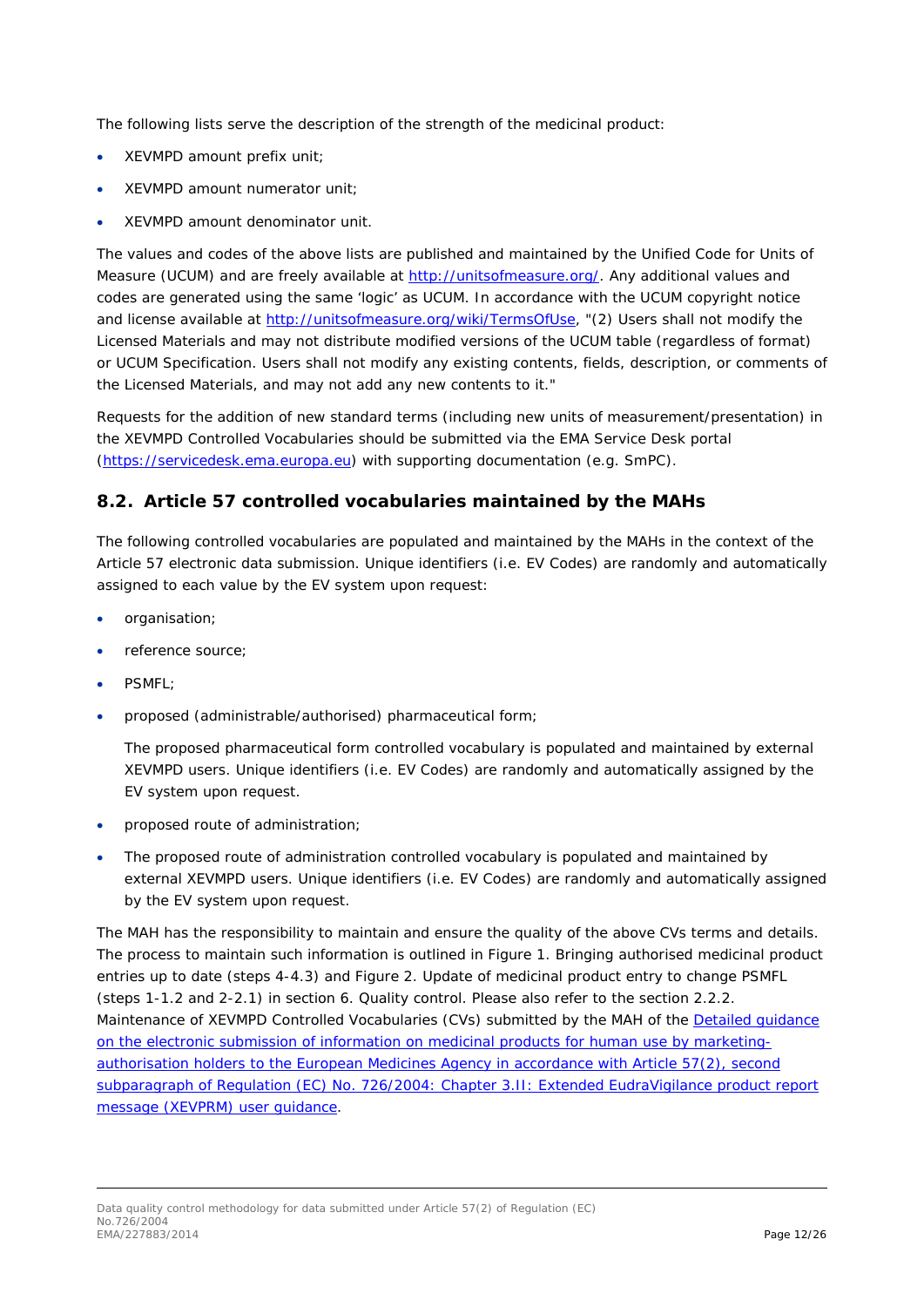### <span id="page-12-0"></span>**9. Summary Quality Assurance Plan**

This section covers the existing documentation to be used to deliver quality assurance in the data to be provided under Article 57(2):

- Article 57 Guidance documents available at the [Guidance documents webpage:](http://www.ema.europa.eu/ema/index.jsp?curl=pages/regulation/document_listing/document_listing_000336.jsp&mid=WC0b01ac05804d8b2b&jsenabled=true):)
	- − Legal notice,
	- − Detailed guidance documents on electronic submission of information on medicinal products,
	- Article 57(2) requirements: Frequently asked questions,
	- − controlled vocabularies (CVs)/CVs quality control;
- [reporting requirements for marketing-authorisation holders;](http://www.ema.europa.eu/ema/index.jsp?curl=pages/regulation/general/general_content_000594.jsp&mid=WC0b01ac058078fbe1)
- [XEVMPD training;](http://www.ema.europa.eu/ema/index.jsp?curl=pages/regulation/general/general_content_000596.jsp&mid=WC0b01ac058079126e)
- [XEVMPD e-learning;](http://www.ema.europa.eu/ema/index.jsp?curl=pages/regulation/general/general_content_000596.jsp&mid=WC0b01ac058079126e)
- [XEVMPD Data-Entry Tool \(EVWEB\) User Manual.](http://www.ema.europa.eu/docs/en_GB/document_library/Other/2014/01/WC500160347.pdf)

The business rules in place (for the purpose of data quality) are referenced in Chapter 3.I: XEVPRM [technical specifications](http://www.ema.europa.eu/docs/en_GB/document_library/Other/2012/03/WC500123679.pdf) of the detailed guidance documents on electronic submission of information on medicinal products.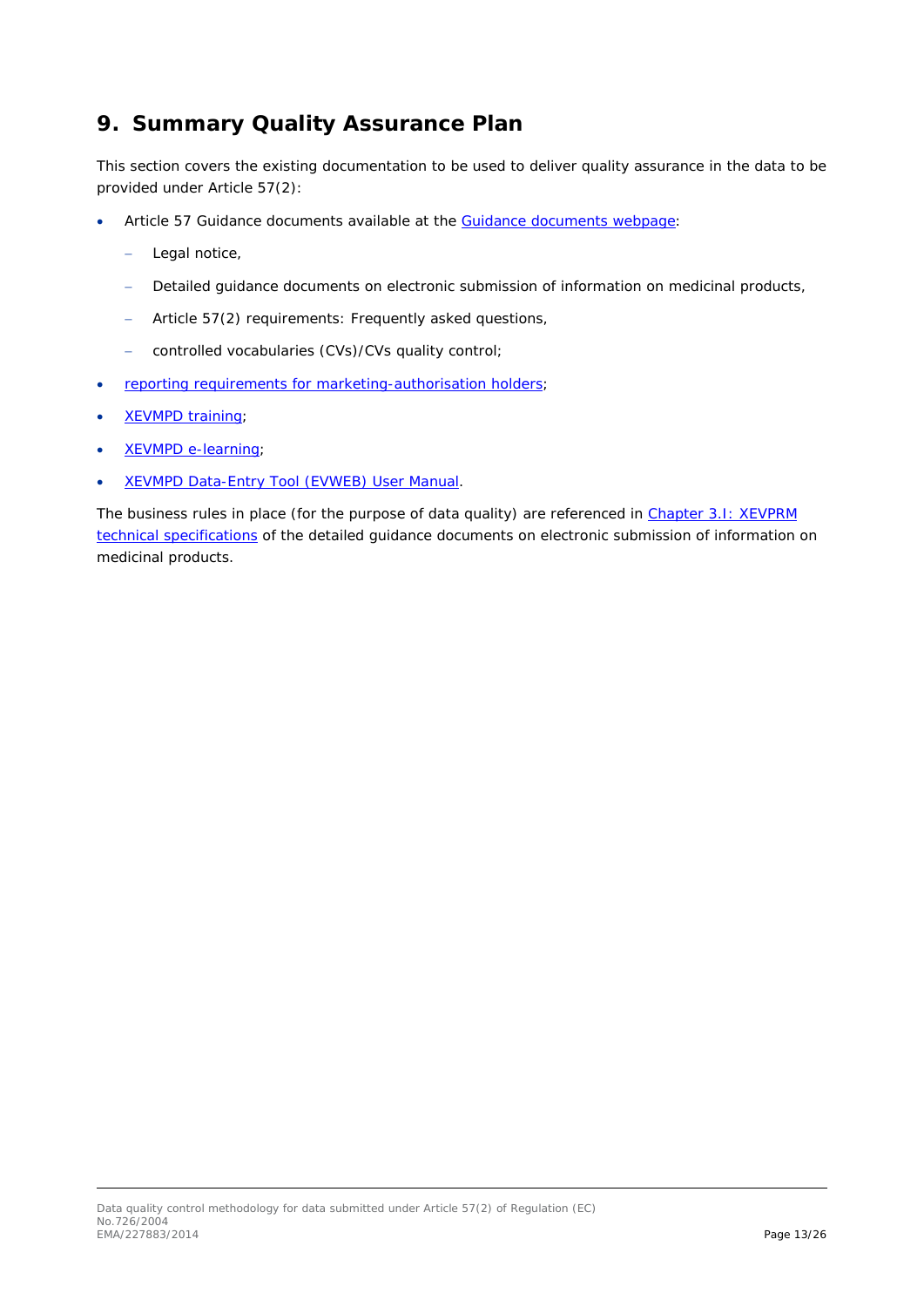### **10. Annex**

Table 1. Intended use and quality metrics of Article 57 data elements

<span id="page-13-0"></span>

| Art 57 data<br>elements | Art 57 data<br>elements ref. name | Legal basis/Legal<br>Notice (LN)                                                | Reference to detailed guidance - chapter<br>3.11                                                                                                                                            | <b>Intended use of Art</b><br>57 data element                                                     | <b>Quality</b><br>metrics |
|-------------------------|-----------------------------------|---------------------------------------------------------------------------------|---------------------------------------------------------------------------------------------------------------------------------------------------------------------------------------------|---------------------------------------------------------------------------------------------------|---------------------------|
| ref. code               |                                   |                                                                                 |                                                                                                                                                                                             |                                                                                                   | (score)                   |
| AP.2                    | (Product) ev_code                 |                                                                                 | 1.2.2. EV Code (AP.2)                                                                                                                                                                       | Data analysis<br>Regulatory actions and<br>legal obligation<br>Communication with<br>stakeholders | N/A                       |
| AP.12.13                | legalbasis                        | LN Point $3(iv)$<br>Details of the marketing<br>authorisation and the<br>status | Check that this field specifies the Legal Basis as<br>indicated in 1.2.12.13. Legal basis (AP.12.13).                                                                                       | Data analysis<br>Regulatory actions and<br>legal obligation                                       | 0 or 1                    |
| AP.12.MPT.1             | producttypecode                   | LN Point $3(v)$<br>A description of the<br>medicinal product type               | Check that this field specifies the Medicinal<br>Product Type as indicated in 1.2.12.14.<br>Medicinal product types (AP.12.MPT.1).                                                          | Data analysis<br>Regulatory actions and<br>legal obligation                                       | 0 or 1                    |
| AP.APF.1                | authpharmformcode                 | LN Point $3(x)$<br>The authorised ()<br>pharmaceutical form(s)                  | Check that this field specifies the authorised<br>pharmaceutical form(s) of the medicinal product<br>as indicated in 1.2.14. Authorised<br>pharmaceutical form (AP.APF.1).                  | Data analysis<br>Regulatory actions and<br>legal obligation<br>Communication with<br>stakeholders | 0 or 1                    |
| AP.4                    | mahcode                           | LN Point 3(iii)<br>Details of the marketing<br>authorisation holder             | Check that this field specifies the MAH code as<br>indicated in 1.2.4. Marketing authorisation<br>holder (MAH) code (AP.4). The appropriate<br>EVCode of the Organisation must be selected. | Data analysis<br>Regulatory actions and<br>legal obligation<br>Communication with<br>stakeholders | 0 or 1                    |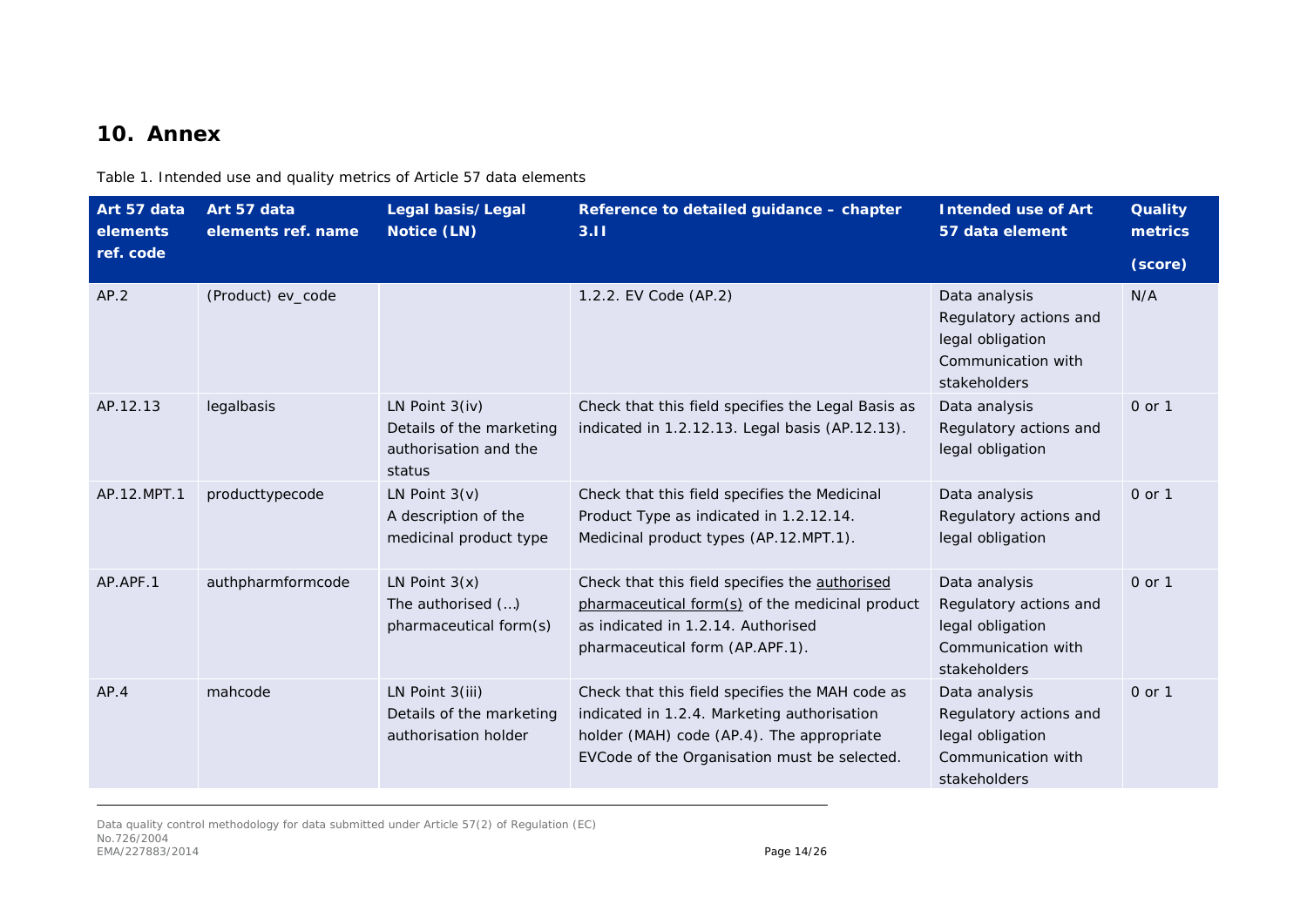| Art 57 data<br>elements | Art 57 data<br>elements ref. name | Legal basis/Legal<br>Notice (LN)                                    | Reference to detailed guidance - chapter<br>3.11                                                | <b>Intended use of Art</b><br>57 data element                                                     | <b>Quality</b><br>metrics |
|-------------------------|-----------------------------------|---------------------------------------------------------------------|-------------------------------------------------------------------------------------------------|---------------------------------------------------------------------------------------------------|---------------------------|
| ref. code               |                                   |                                                                     |                                                                                                 |                                                                                                   | (score)                   |
| O.2                     | name_org                          | LN Point 3(iii)<br>Details of the marketing<br>authorisation holder | Check that this field specifies the MAH name as<br>indicated in 1.6.2. Organisation name (0.2). | Data analysis<br>Regulatory actions and<br>legal obligation<br>Communication with<br>stakeholders | 0 or 1                    |
| O.4                     | (MAH) ev_code                     |                                                                     | 1.6.4. EV Code (0.4)                                                                            | Data analysis<br>Regulatory actions and<br>legal obligation<br>Communication with<br>stakeholders | N/A                       |
| O.6                     | address                           | LN Point 3(iii)<br>Details of the marketing<br>authorisation holder | Check that this field specifies the address as<br>indicated in 1.6.6. Address (0.6).            | Data analysis<br>Regulatory actions and<br>legal obligation<br>Communication with<br>stakeholders | $0$ or $1$                |
| O.7                     | city                              | LN Point 3(iii)<br>Details of the marketing<br>authorisation holder | Check that this field specifies the city as<br>indicated in 1.6.7. City (O.7).                  | Data analysis<br>Regulatory actions and<br>legal obligation<br>Communication with<br>stakeholders | $0$ or $1$                |
| O.8                     | state (region)                    | LN Point 3(iii)<br>Details of the marketing<br>authorisation holder | 1.6.8. State (0.8).                                                                             | Outside the scope of the<br>prioritised business<br>areas                                         | f <br>provided,<br>0 or 1 |
| O.9                     | postcode                          | LN Point 3(iii)<br>Details of the marketing<br>authorisation holder | Check that this field specifies the postcode as<br>indicated in 1.6.9. Postcode (O.9).          | Data analysis<br>Regulatory actions and<br>legal obligation<br>Communication with                 | 0 or 1                    |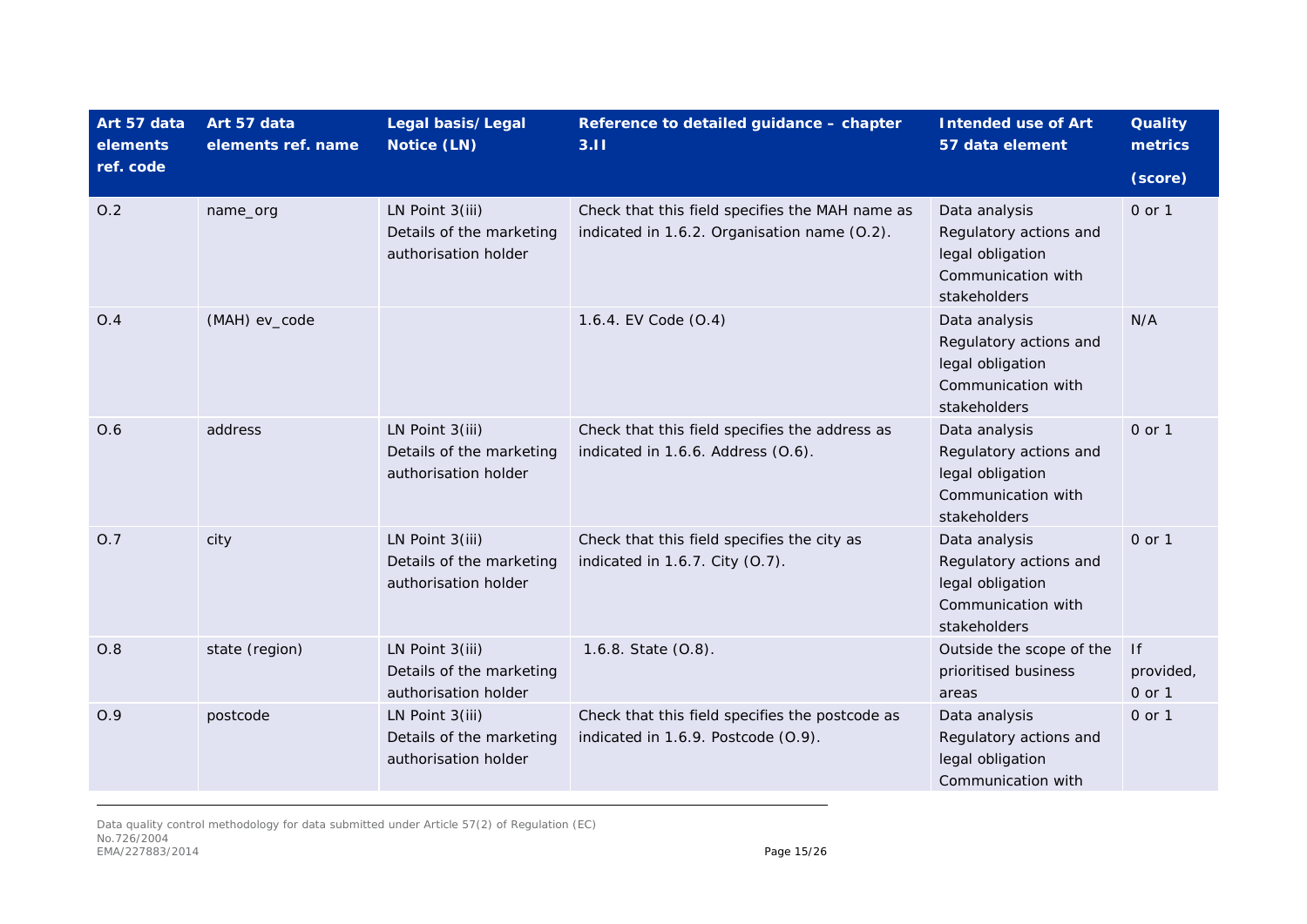| Art 57 data<br>elements | Art 57 data<br>elements ref. name | Legal basis/Legal<br>Notice (LN)                                                                                                             | Reference to detailed guidance - chapter<br>3.11                                                                                                  | <b>Intended use of Art</b><br>57 data element                                                     | <b>Quality</b><br>metrics |
|-------------------------|-----------------------------------|----------------------------------------------------------------------------------------------------------------------------------------------|---------------------------------------------------------------------------------------------------------------------------------------------------|---------------------------------------------------------------------------------------------------|---------------------------|
| ref. code               |                                   |                                                                                                                                              |                                                                                                                                                   |                                                                                                   | (score)                   |
|                         |                                   |                                                                                                                                              |                                                                                                                                                   | stakeholders                                                                                      |                           |
| O.10                    | countrycode                       | LN Point $3(iii)$<br>Details of the marketing<br>authorisation holder                                                                        | Check that this field specifies the country code<br>as indicated in 1.6.10. Country Code (0.10).                                                  | Data analysis<br>Regulatory actions and<br>legal obligation<br>Communication with<br>stakeholders | 0 or 1                    |
| 0.19                    | sme status                        | LN Point 3(iii)<br>Details of the marketing<br>authorisation holder                                                                          | Check that this field specifies the SME status as<br>indicated in 1.6.15. SME status (0.19).                                                      | Data analysis<br>Regulatory actions and<br>legal obligation                                       | 0 or 1                    |
| 0.20                    | sme_number                        |                                                                                                                                              | 1.6.16. SME number (0.20)                                                                                                                         | Outside the scope of the<br>prioritised business<br>areas                                         | f <br>provided,<br>0 or 1 |
| AP.5                    | qppvcode                          | LN Point $4(i)$<br>Name, address and<br>contact details of the<br><b>Qualified Person</b><br>Responsible for<br>Pharmaco-vigilance<br>(QPPV) | Check that this field specifies the QPPV code as<br>indicated in 1.2.5. Qualified Person responsible<br>for Pharmacovigilance (QPPV) code (AP.5). | Regulatory actions and<br>legal obligation<br>Communication with<br>stakeholders                  | 0 or 1                    |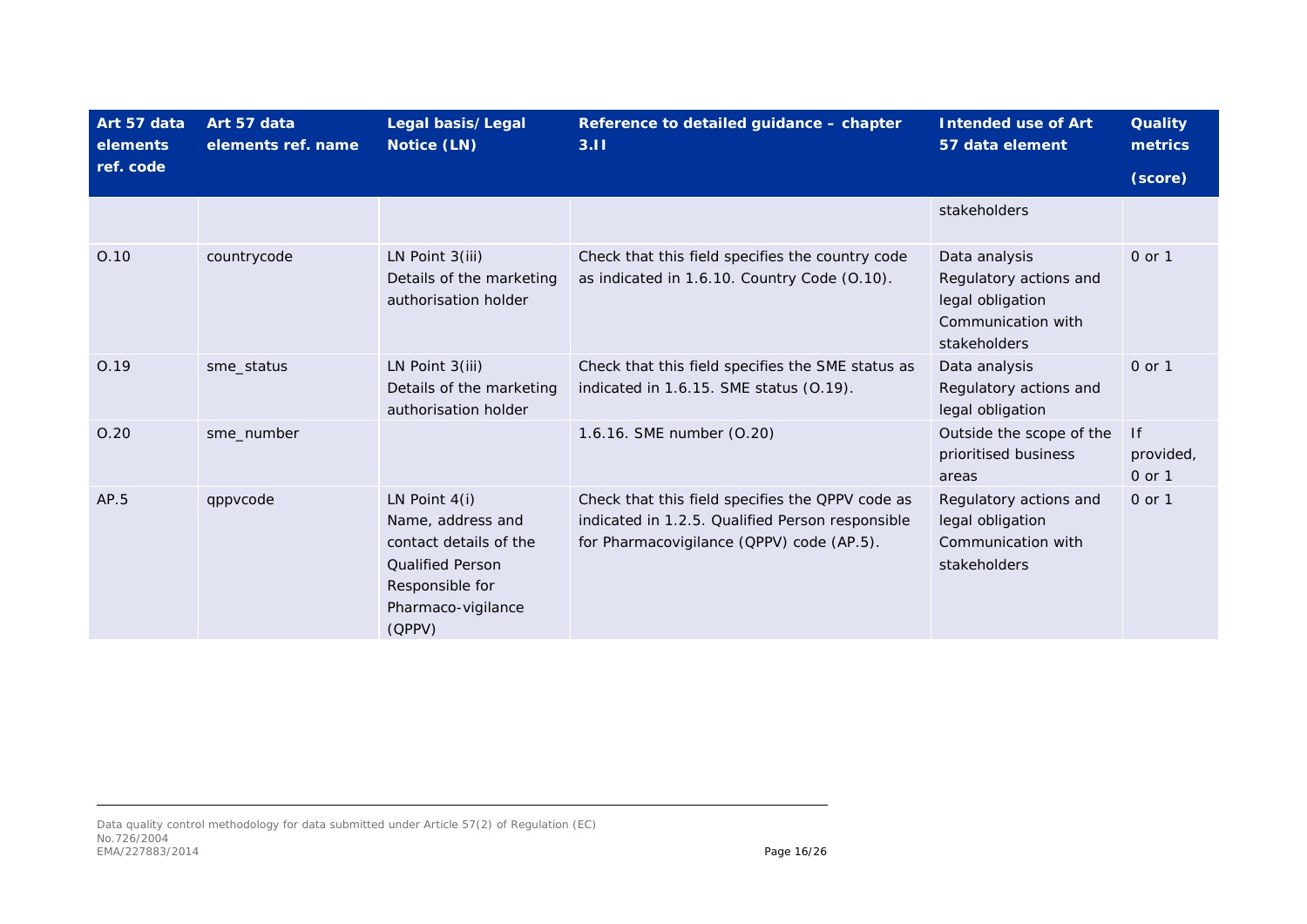| Art 57 data<br>elements | Art 57 data<br>elements ref. name | Legal basis/Legal<br>Notice (LN)                                                                                                                                                                                                                                                                                                                                                                                                                                                                                                                                                                                 | Reference to detailed guidance - chapter<br>3.11                                                                                             | <b>Intended use of Art</b><br>57 data element | <b>Quality</b><br>metrics |
|-------------------------|-----------------------------------|------------------------------------------------------------------------------------------------------------------------------------------------------------------------------------------------------------------------------------------------------------------------------------------------------------------------------------------------------------------------------------------------------------------------------------------------------------------------------------------------------------------------------------------------------------------------------------------------------------------|----------------------------------------------------------------------------------------------------------------------------------------------|-----------------------------------------------|---------------------------|
| ref. code               |                                   |                                                                                                                                                                                                                                                                                                                                                                                                                                                                                                                                                                                                                  |                                                                                                                                              |                                               | (score)                   |
| AP.6                    | mflcode                           | The pharmacovigilance<br>system master file<br>definition is provided in<br>Article 1(28e) of<br>Directive 2001/83/EC<br>and the minimum<br>requirements for its<br>content and<br>maintenance are set out<br>in the Commission<br>Implementing<br>Regulation (EU) No<br>520/2012 on the<br>Performance of<br>Pharmacovigilance<br>Activities Provided for in<br>Regulation (EC) No<br>726/2004 and Directive<br>2001/83/EC (the<br>Implementing<br>Regulation is referenced<br>as IR). The detailed<br>requirements provided<br>by the Commission<br>Implementing<br>Regulation are further<br>supported by the | Check that this field specifies the MFL code as<br>indicated in 1.2.6. Pharmacovigilance System<br>Master File Location (PSMFL) code (AP.6). | Communication with<br>stakeholders            | 0 or 1                    |

Data quality control methodology for data submitted under Article 57(2) of Regulation (EC) No.726/2004 EMA/227883/2014 **Page 17/26**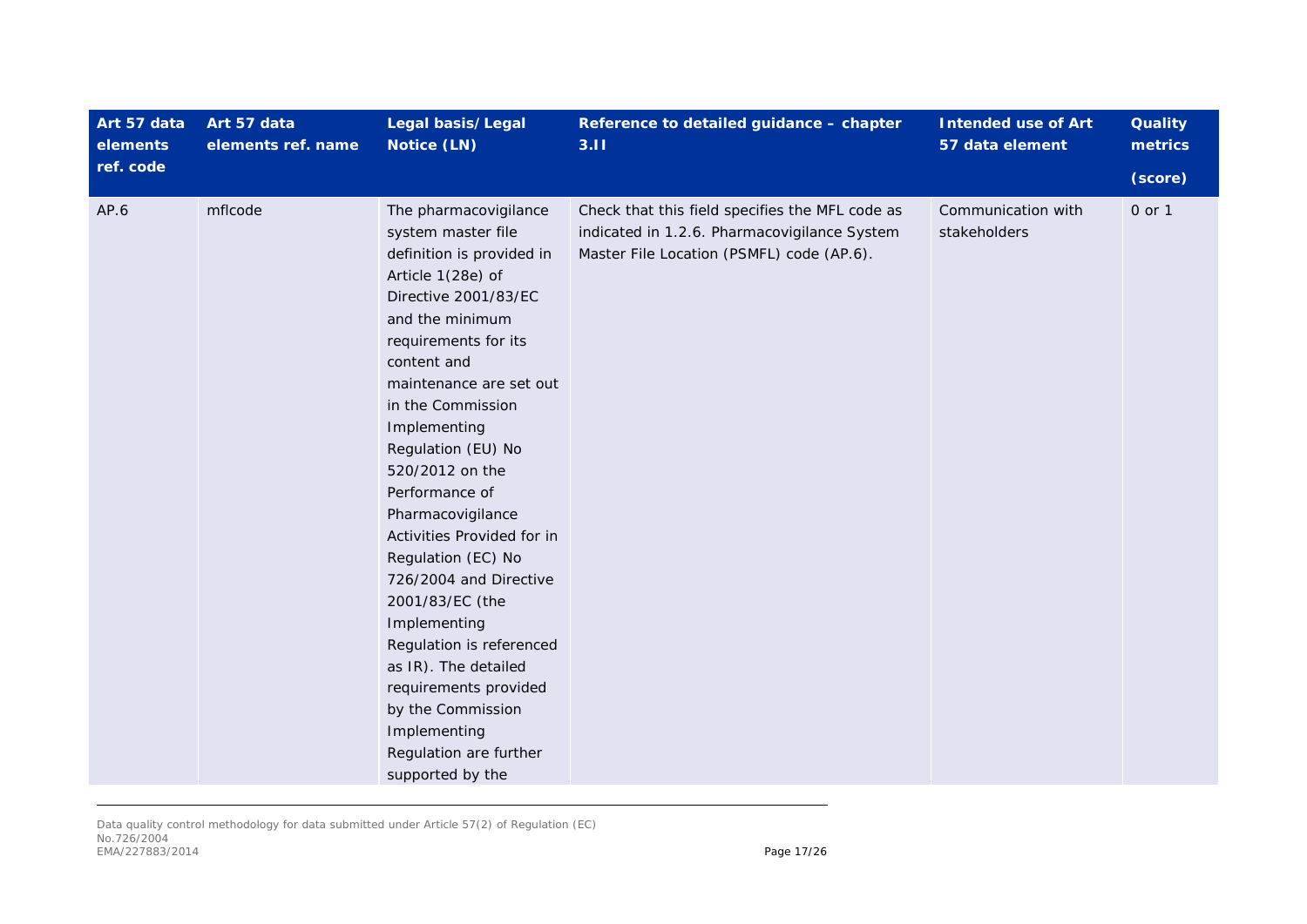| Art 57 data<br>elements | Art 57 data<br>elements ref. name | Legal basis/Legal<br>Notice (LN)                                                                            | Reference to detailed guidance - chapter<br>3.11                                                                                         | <b>Intended use of Art</b><br>57 data element                                                     | <b>Quality</b><br>metrics |
|-------------------------|-----------------------------------|-------------------------------------------------------------------------------------------------------------|------------------------------------------------------------------------------------------------------------------------------------------|---------------------------------------------------------------------------------------------------|---------------------------|
| ref. code               |                                   |                                                                                                             |                                                                                                                                          |                                                                                                   | (score)                   |
|                         |                                   | guidance in Module II -<br>Pharmacovigilance<br>system master file of<br>the Good Vigilance<br>Practice(s). |                                                                                                                                          |                                                                                                   |                           |
| AP.7                    | enquiryemail                      | LN Point 4(ii)<br>Contact e-mail for<br>pharmacovigilance<br>enquiries                                      | Check that this field specifies the<br>Pharmacovigilance enquiry email as indicated in<br>1.2.7. Pharmacovigilance enquiry email (AP.7). | Communication with<br>stakeholders                                                                | $0$ or $1$                |
| AP.8                    | enquiryphone                      | LN Point 4(iii)<br>Contact phone number<br>for pharmacovigilance<br>enquiries                               | Check that this field specifies the<br>Pharmacovigilance enquiry phone as indicated in<br>1.2.8. Pharmacovigilance enquiry phone (AP.8). | Communication with<br>stakeholders                                                                | 0 or 1                    |
| AP.11                   | infodate                          | LN Point $3(iv)$<br>e) $()$ the date of the<br>lifting of the suspension<br>where applicable                | 1.2.11. Info date (AP.11)                                                                                                                | Outside the scope of the<br>prioritised business<br>areas                                         | f <br>provided,<br>0 or 1 |
| AP.12.1                 | authorisationcountryco<br>de      | LN Point $3(iv)$<br>c) Country of marketing<br>authorisation                                                | Check that this field specifies the Authorisation<br>Country Code as indicated in 1.2.12.1.<br>Authorisation country code (AP.12.1).     | Data analysis<br>Regulatory actions and<br>legal obligation<br>Communication with<br>stakeholders | 0 or 1                    |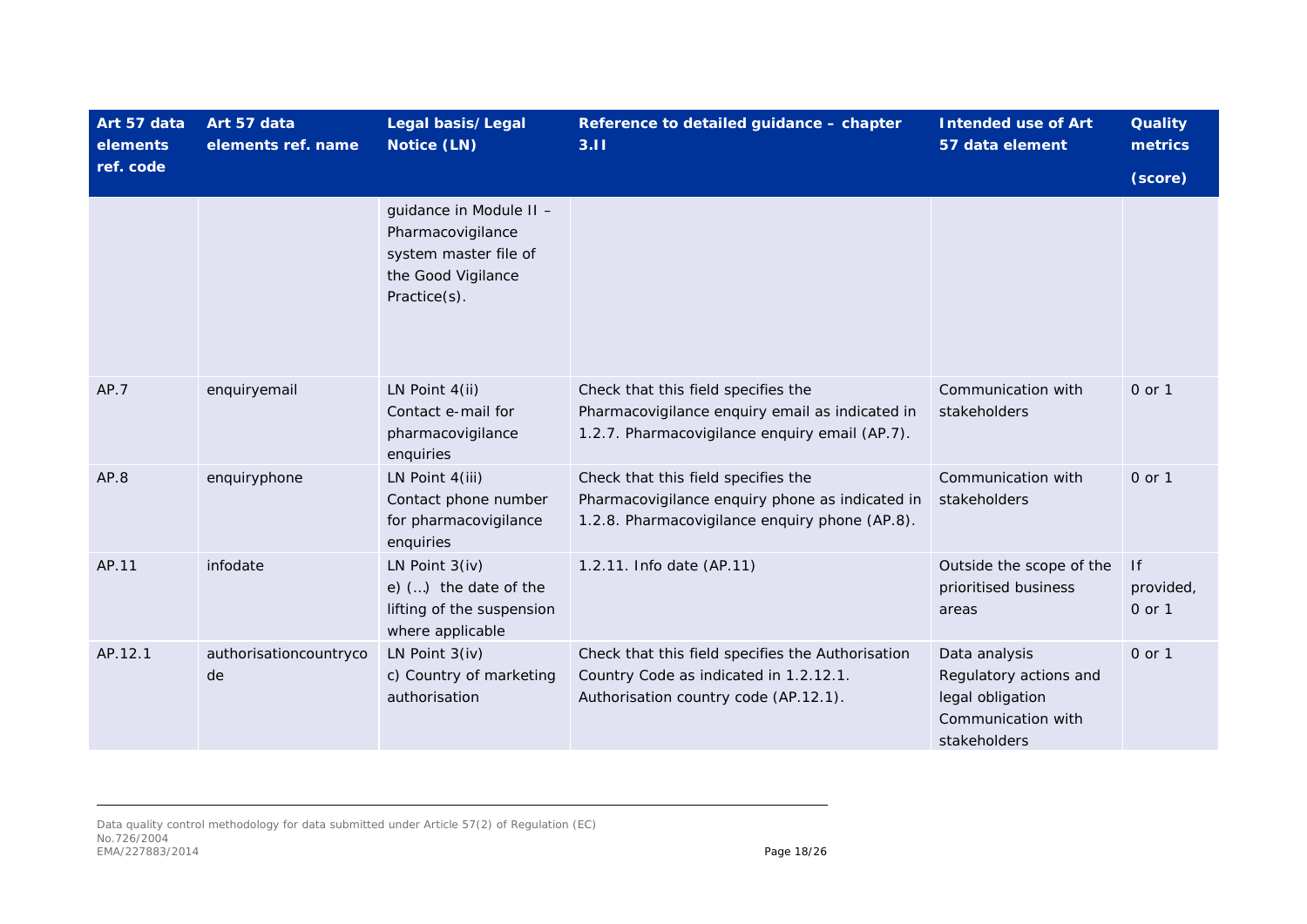| Art 57 data<br>elements | Art 57 data<br>elements ref. name | Legal basis/Legal<br>Notice (LN)                                                                                   | Reference to detailed guidance - chapter<br>3.11                                                                                        | <b>Intended use of Art</b><br>57 data element                                                     | <b>Quality</b><br>metrics |
|-------------------------|-----------------------------------|--------------------------------------------------------------------------------------------------------------------|-----------------------------------------------------------------------------------------------------------------------------------------|---------------------------------------------------------------------------------------------------|---------------------------|
| ref. code               |                                   |                                                                                                                    |                                                                                                                                         |                                                                                                   | (score)                   |
| AP.12.2                 | authorisationprocedure            | LN Point $3(iv)$<br>a) Marketing<br>authorisation procedure                                                        | Check that this field specifies the Authorisation<br>Procedure as indicated in 1.2.12.2.<br>Authorisation procedure (AP.12.2).          | Data analysis<br>Regulatory actions and<br>legal obligation<br>Communication with<br>stakeholders | 0 or 1                    |
| AP.12.3                 | authorisationstatus               | LN Point $3(iv)$<br>f) Marketing<br>authorisation status                                                           | Check that this field specifies the Authorisation<br>status as indicated in 1.2.12.3. Authorisation<br>status (AP.12.3).                | Regulatory actions and<br>legal obligation<br>Communication with<br>stakeholders                  | 0 or 1                    |
| AP.12.4                 | authorisationnumber               | LN Point $3(iv)$<br>d) Marketing<br>authorisation number                                                           | Check that this field specifies the Authorisation<br>number as indicated in 1.2.12.4. Authorisation<br>number (AP.12.4).                | Data analysis<br>Regulatory actions and<br>legal obligation<br>Communication with<br>stakeholders | 0 or 1                    |
| AP.12.5                 | authorisationdate                 | LN Point $3(iv)$<br>e) Authorisation/renewal<br>date () where<br>applicable                                        | Check that this field specifies the Authorisation<br>or Renewal date as indicated in 1.2.12.5.<br>Authorisation/renewal date (AP.12.5). | Regulatory actions and<br>legal obligation<br>Communication with<br>stakeholders                  | 0 or 1                    |
| AP.12.7                 | mrpnumber                         | LN Point $3(iv)$<br>g) Mutual-<br>recognition/(de)centralis<br>ed or national<br>authorisation procedure<br>number | Check that this field specifies the MRP, DCP or<br>EMEA number as indicated in 1.2.12.7.<br>MRP/DCP/EMEA number (AP.12.7).              | Data analysis<br>Regulatory actions and<br>legal obligation<br>Communication with<br>stakeholders | 0 or 1                    |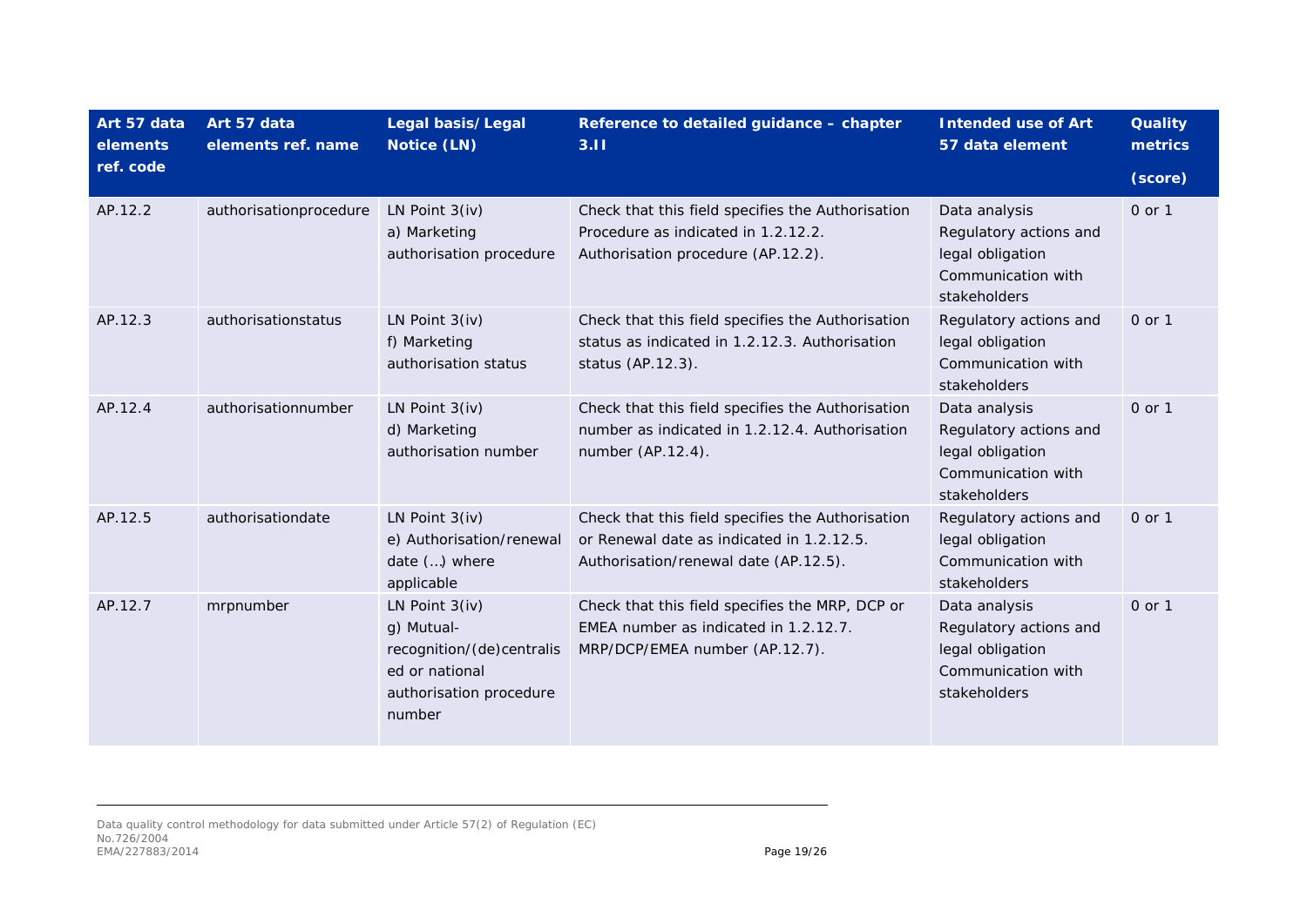| Art 57 data<br>elements | Art 57 data<br>elements ref. name | Legal basis/Legal<br>Notice (LN)                                                                                                       | Reference to detailed guidance - chapter<br>3.11                                                                                                     | <b>Intended use of Art</b><br>57 data element                                                     | <b>Quality</b><br>metrics |
|-------------------------|-----------------------------------|----------------------------------------------------------------------------------------------------------------------------------------|------------------------------------------------------------------------------------------------------------------------------------------------------|---------------------------------------------------------------------------------------------------|---------------------------|
| ref. code               |                                   |                                                                                                                                        |                                                                                                                                                      |                                                                                                   | (score)                   |
| AP.12.8                 | eunumber                          | LN Point $3(iv)$<br>d) Marketing<br>authorisation number                                                                               | Check that this field specifies the EU number as<br>indicated in 1.2.12.8. EU number (AP.12.8).                                                      | Data analysis<br>Regulatory actions and<br>legal obligation<br>Communication with<br>stakeholders | 0 or 1                    |
| AP.12.9                 | orphandrug                        | LN Point $3(iv)$<br>h) Orphan drug<br>designation                                                                                      | 1.2.12.9. Orphan drug status (AP.12.9)                                                                                                               | Outside the scope of the<br>prioritised business<br>areas                                         | f <br>provided,<br>0 or 1 |
| AP.12.10                | intensivemonitoring               |                                                                                                                                        | 1.2.12.10. Additional monitoring (AP.12.10)                                                                                                          | Outside the scope of the<br>prioritised business<br>areas                                         | f <br>provided,<br>0 or 1 |
| AP.12.12                | withdrawndate                     | LN Point 3(iv)<br>i) Date of<br>withdrawal/revocation/s<br>uspension of the<br>medicinal product<br>authorisation, where<br>applicable | Check that this field specifies<br>Withdrawn/Invalidated date as indicated in<br>1.2.12.12. Withdrawn/Invalidated date<br>(AP.12.12), if applicable. | Regulatory actions and<br>legal obligation                                                        | 0 or 1                    |
| AP.13.1                 | productname                       | LN Point $3(i)$<br>A description of the<br>(invented) name of the<br>medicinal product                                                 | Check that this field specifies the Full<br>presentation name as indicated in 1.2.13.1. Full<br>Presentation Name (AP.13.1).                         | Data analysis<br>Regulatory actions and<br>legal obligation<br>Communication with<br>stakeholders | 0 or 1                    |
| AP.13.2                 | productshortname                  | LN Point $3(i)$<br>A description of the                                                                                                | Check that this field specifies the Product Short<br>Name as indicated in 1.2.13.2. Product Short                                                    | Data analysis<br>Regulatory actions and                                                           | $0$ or $1$                |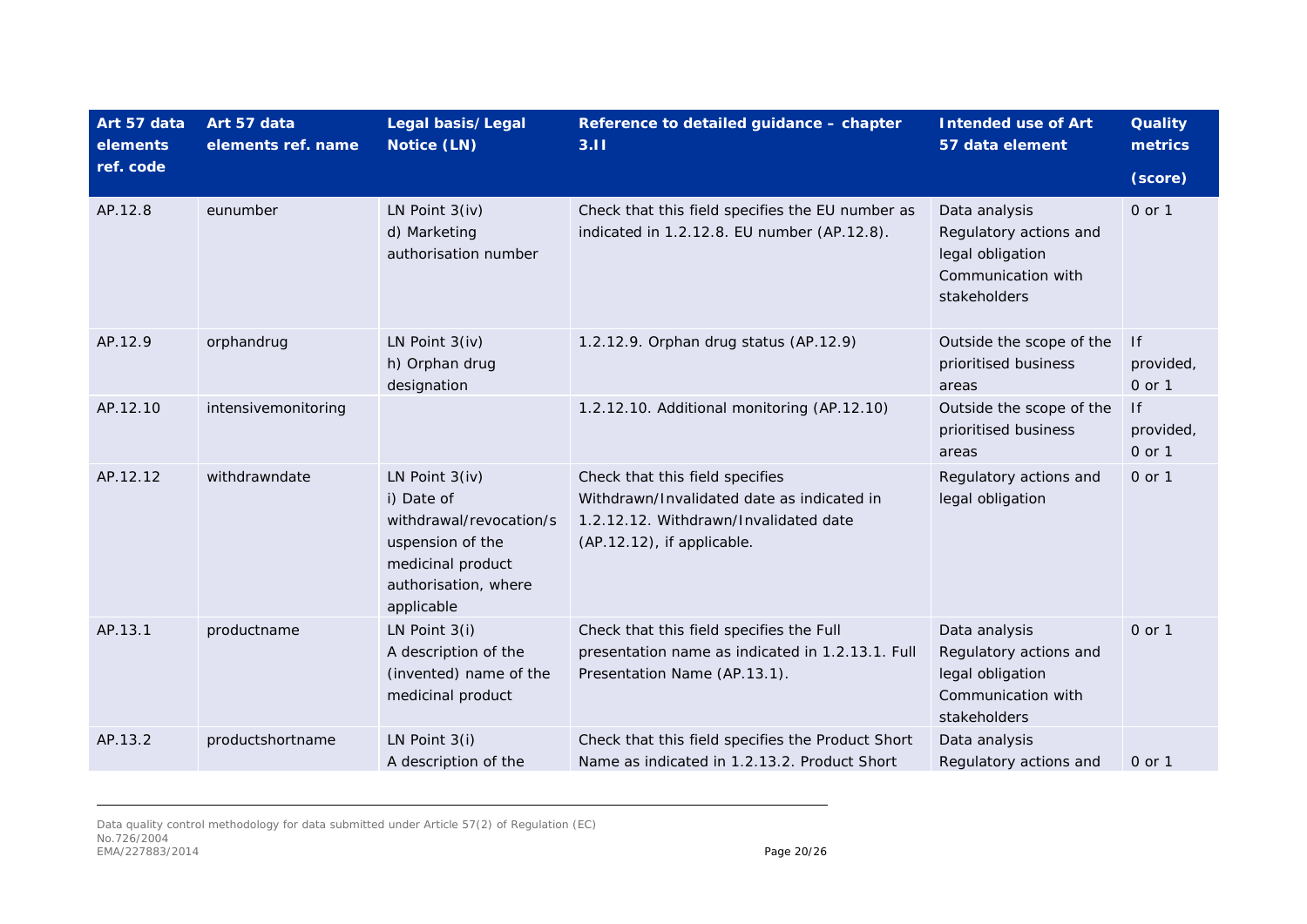| Art 57 data<br>elements | Art 57 data<br>elements ref. name | Legal basis/Legal<br>Notice (LN)                                                                                                                                                                          | Reference to detailed guidance - chapter<br>3.11                                                                               | <b>Intended use of Art</b><br>57 data element                                                     | <b>Quality</b><br>metrics |
|-------------------------|-----------------------------------|-----------------------------------------------------------------------------------------------------------------------------------------------------------------------------------------------------------|--------------------------------------------------------------------------------------------------------------------------------|---------------------------------------------------------------------------------------------------|---------------------------|
| ref. code               |                                   |                                                                                                                                                                                                           |                                                                                                                                |                                                                                                   | (score)                   |
|                         |                                   | (invented) name of the<br>medicinal product                                                                                                                                                               | Name (AP.13.2).                                                                                                                | legal obligation<br>Communication with<br>stakeholders                                            |                           |
| AP.13.3                 | productgenericname                | LN Point 3(i)<br>A description of the<br>(invented) name of the<br>medicinal product<br>(Directive 2001/83/EC<br>Common or scientific<br>name accompanied by a<br>trade mark or the name<br>of the MAH)   | Check that this field specifies the Product<br>INN/Common Name as indicated in 1.2.13.3.<br>Product INN/Common Name (AP.13.3). | Data analysis<br>Regulatory actions and<br>legal obligation<br>Communication with<br>stakeholders | 0 or 1                    |
| AP.13.4                 | productcompanyname                | LN Point $3(i)$<br>A description of the<br>(invented) name of the<br>medicinal product<br>(Directive 2001/83/EC<br>Common or scientific<br>name accompanied by a<br>trade mark or the name<br>of the MAH) | Check that this field specifies the Product<br>Company Name as indicated in 1.2.13.4.<br>Product Company Name (AP.13.4).       | Data analysis<br>Regulatory actions and<br>legal obligation<br>Communication with<br>stakeholders | 0 or 1                    |
| AP.13.5                 | productstrength                   | LN Point $3(i)$<br>A description of the<br>(invented) name of the<br>medicinal product                                                                                                                    | Check that this field specifies the Product<br>Strength Name as indicated in 1.2.13.5. Product<br>Strength Name (AP.13.5).     | Data analysis                                                                                     | 0 or 1                    |
| AP.13.6                 | productform                       | LN Point $3(i)$<br>A description of the                                                                                                                                                                   | Check that this field specifies the Product Form<br>Name as indicated in 1.2.13.6. Product Form                                | Data analysis                                                                                     | 0 or 1                    |

Data quality control methodology for data submitted under Article 57(2) of Regulation (EC) No.726/2004 EMA/227883/2014 **Page 21/26**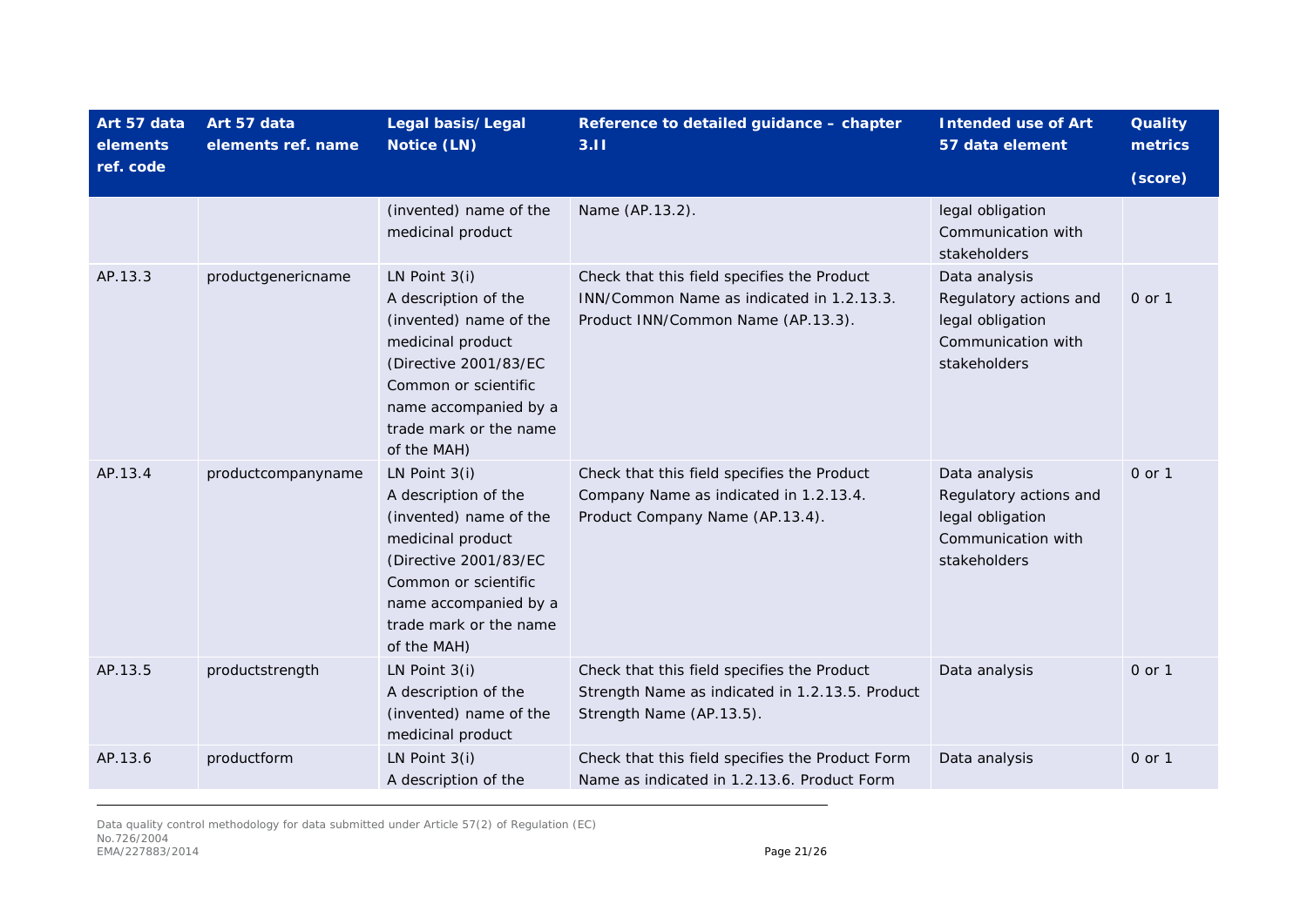| Art 57 data<br>elements | Art 57 data<br>elements ref. name | Legal basis/Legal<br>Notice (LN)                                                                                                           | Reference to detailed guidance - chapter<br>3.11                                                                                                                               | <b>Intended use of Art</b><br>57 data element                                                     | <b>Quality</b><br>metrics |
|-------------------------|-----------------------------------|--------------------------------------------------------------------------------------------------------------------------------------------|--------------------------------------------------------------------------------------------------------------------------------------------------------------------------------|---------------------------------------------------------------------------------------------------|---------------------------|
| ref. code               |                                   |                                                                                                                                            |                                                                                                                                                                                |                                                                                                   | (score)                   |
|                         |                                   | (invented) name of the<br>medicinal product                                                                                                | Name (AP.13.6).                                                                                                                                                                |                                                                                                   |                           |
| AP.13.7                 | packagedesc                       |                                                                                                                                            | 1.2.15. Package description (AP.13.7)                                                                                                                                          | Outside the scope of the<br>prioritised business<br>areas until ISO IDMP<br>implementation (2016) | f <br>provided,<br>0 or 1 |
| AP.14                   | comments                          | LN point $3(vi)$<br>b) Declaration that the<br>medicinal product is<br>"authorised for the<br>treatment in children"                       | Check that this field specifies a comment as<br>indicated in 1.2.16. Comment (AP.14), if<br>applicable.                                                                        | Data analysis<br>Regulatory actions and<br>legal obligation<br>Communication with<br>stakeholders | 0 or 1                    |
| <b>PP.1</b>             | pharmformcode                     | LN Point $3(x)$<br>The () administrable<br>pharmaceutical form(s)                                                                          | Check that this field specifies the administrable<br>pharmaceutical form(s) of the medicinal product<br>as indicated in 1.2.17.1. Administrable<br>Pharmaceutical Form (PP.1). | Data analysis<br>Regulatory actions and<br>legal obligation<br>Communication with<br>stakeholders | 0 or 1                    |
| PP.AR.1                 | adminroutecode                    | LN Point $3(xi)$<br>A description of the<br>posology and method of<br>administration, which<br>shall include Route(s) of<br>administration | Check that this field specifies the Route of<br>Administration as indicated in 1.2.17.2.<br>Administration route (PP.AR.1).                                                    | Regulatory actions and<br>legal obligation<br>Communication with<br>stakeholders                  | 0 or 1                    |
| PP.ACT.1                | substancecode                     | LN Point 3 (vii):<br>a) A description of the<br>active substance(s) ()<br>where applicable                                                 | Check that this field specifies the Active<br>Ingredient as indicated in 1.2.17.4. Active<br>ingredient substance code (PP.ACT.1).                                             | Data analysis<br>Regulatory actions and<br>legal obligation<br>Communication with                 | 0 or 1                    |

Data quality control methodology for data submitted under Article 57(2) of Regulation (EC) No.726/2004 EMA/227883/2014 **Page 22/26**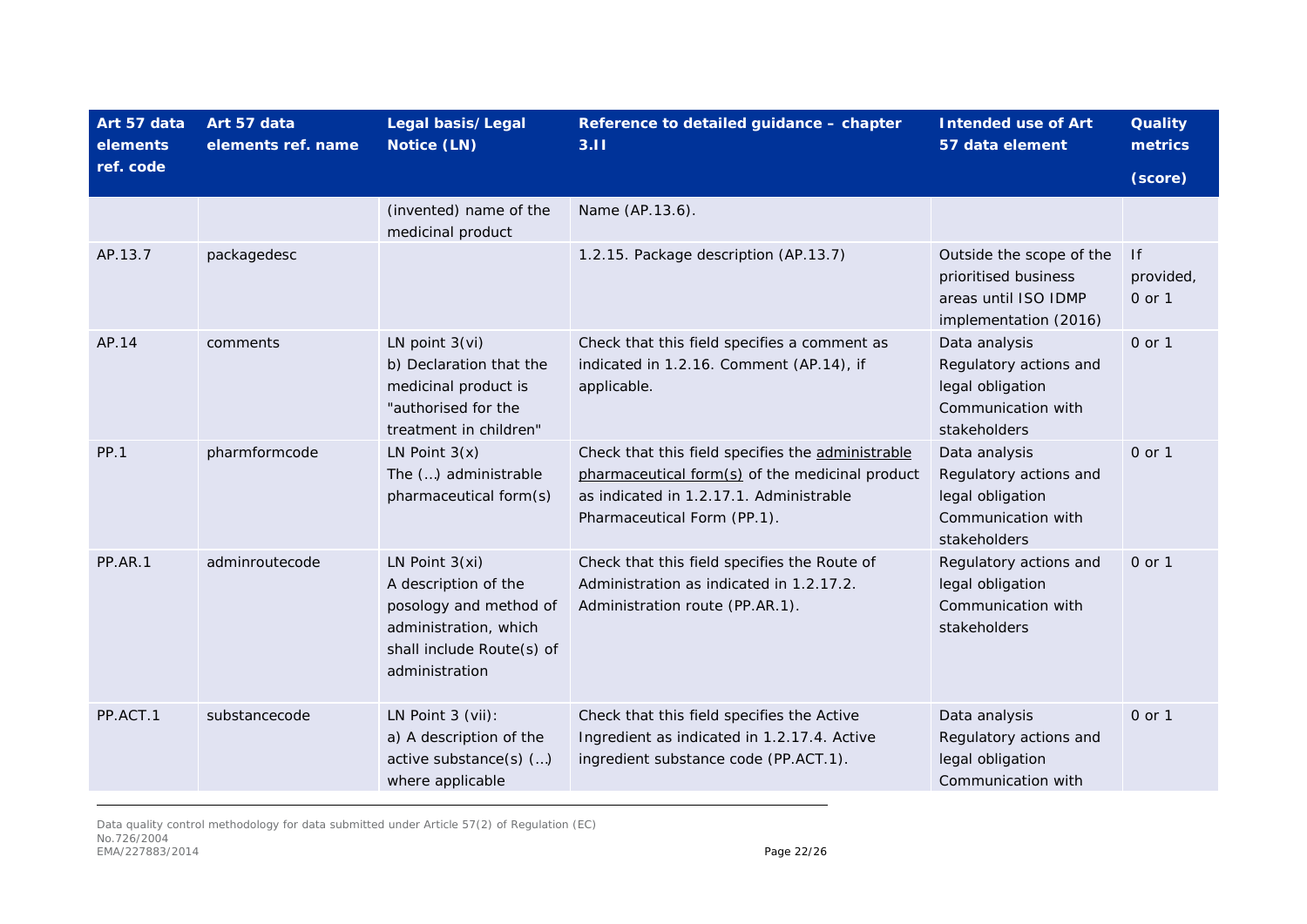| Art 57 data<br>elements | Art 57 data<br>elements ref. name | Legal basis/Legal<br>Notice (LN)                                                                             | Reference to detailed guidance - chapter<br>3.11                                                                                                                                                                                                                                                                                                                                        | <b>Intended use of Art</b><br>57 data element                                                     | <b>Quality</b><br>metrics |
|-------------------------|-----------------------------------|--------------------------------------------------------------------------------------------------------------|-----------------------------------------------------------------------------------------------------------------------------------------------------------------------------------------------------------------------------------------------------------------------------------------------------------------------------------------------------------------------------------------|---------------------------------------------------------------------------------------------------|---------------------------|
| ref. code               |                                   |                                                                                                              |                                                                                                                                                                                                                                                                                                                                                                                         |                                                                                                   | (score)                   |
|                         |                                   |                                                                                                              |                                                                                                                                                                                                                                                                                                                                                                                         | stakeholders                                                                                      |                           |
| PP.ACT.2-14             |                                   | LN Point 3 (vii)<br>b) A description of the<br>strength (amount) of<br>the active substance(s)<br>$(\ldots)$ | Check that this field specifies the strength of the<br>active ingredient as indicated in 1.2.17.5. Active<br>ingredient substance strength, 1.2.17.6. Active<br>ingredient concentration type Code (PP.ACT.2)<br>and 1.2.17.7. Active ingredient substance<br>value(s) (PP.ACT.3-14).                                                                                                   | Data analysis<br>Regulatory actions and<br>legal obligation<br>Communication with<br>stakeholders | 0 or 1                    |
| PP.ADJ.1                | substancecode                     | LN Point 3 (vii)<br>a) A description of the<br>() adjuvant(s), where<br>applicable                           | Check that this field specifies the Adjuvant as<br>indicated in 1.2.17.10. Adjuvant substance code<br>(PP.ADJ.1), if applicable.                                                                                                                                                                                                                                                        | Data analysis<br>Regulatory actions and<br>legal obligation<br>Communication with<br>stakeholders | $0$ or $1$                |
| PP.ADJ.2-14             |                                   | LN Point 3 (vii)<br>b) A description of the<br>strength (amount) ()<br>(including adjuvants)                 | Check that this field specifies the strength of the<br>adjuvant as indicated in 1.2.17.11. Adjuvant<br>substance strength, if applicable.<br>The same principles as described in section<br>1.2.17.6. Active ingredient concentration type<br>Code (PP.ACT.2) and 1.2.17.7. Active ingredient<br>substance value(s) (PP.ACT.3-14) apply to the<br>description of strength of adjuvants. | Data analysis<br>Regulatory actions and<br>legal obligation<br>Communication with<br>stakeholders | 0 or 1                    |
| PP.EXC.1                | substancecode                     | LN Point 3 (viii)<br>A description of the<br>excipient(s)                                                    | Check that this field specifies the Excipient as<br>indicated in 1.2.17.8. Excipient substance code<br>$(PP.EXC.1)$ .                                                                                                                                                                                                                                                                   | Regulatory actions and<br>legal obligation<br>Communication with<br>stakeholders                  | 0 or 1                    |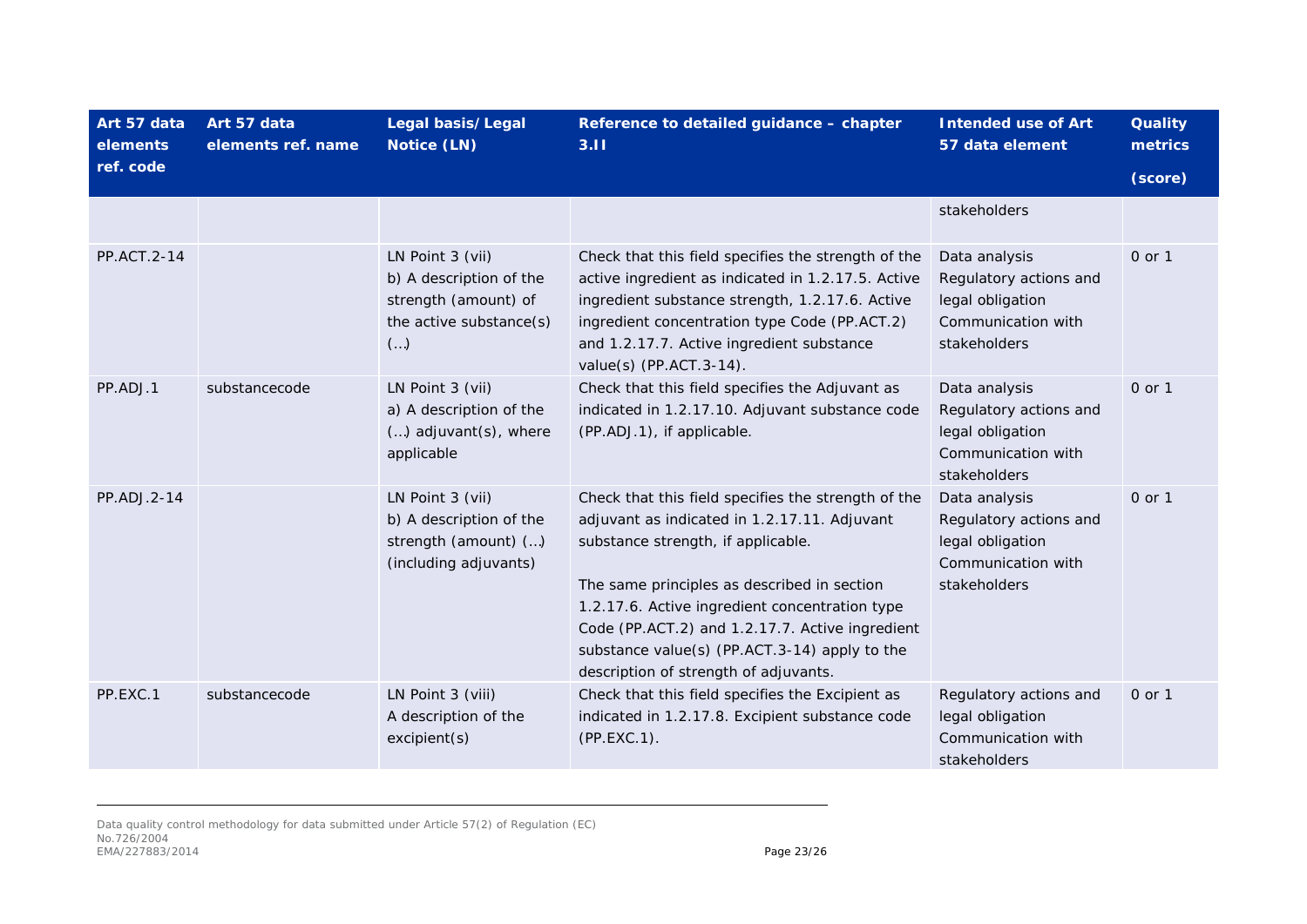| Art 57 data<br>elements | Art 57 data<br>elements ref. name | Legal basis/Legal<br>Notice (LN)                                                                                                                                                           | Reference to detailed guidance - chapter<br>3.11                                                                                                                                                                                                                                                                          | <b>Intended use of Art</b><br>57 data element                                                     | <b>Quality</b><br>metrics |
|-------------------------|-----------------------------------|--------------------------------------------------------------------------------------------------------------------------------------------------------------------------------------------|---------------------------------------------------------------------------------------------------------------------------------------------------------------------------------------------------------------------------------------------------------------------------------------------------------------------------|---------------------------------------------------------------------------------------------------|---------------------------|
| ref. code               |                                   |                                                                                                                                                                                            |                                                                                                                                                                                                                                                                                                                           |                                                                                                   | (score)                   |
| PP.EXC.2-14             |                                   |                                                                                                                                                                                            | 1.2.17.9. Excipient substance strength<br>The same principles as described in section<br>1.2.17.6. Active ingredient concentration type<br>Code (PP.ACT.2) and 1.2.17.7. Active ingredient<br>substance value(s) (PP.ACT.3-14) apply to the<br>description of strength of excipients should the<br>MAH wish to submit it. | Outside the scope of the<br>prioritised business<br>areas                                         | f <br>provided,<br>0 or 1 |
| PP.MD.1                 | medicaldevicecode                 | LN Point $3(ix)$<br>A Description of the<br>medical device(s) for<br>combined advanced<br>therapy medicinal<br>product in accordance<br>with Regulation (EC) No<br>1394/2007 as applicable | Check that this field specifies the Medical Device<br>as indicated in 1.2.17.12. Medical Device Code<br>(PP.MD.1), if applicable.                                                                                                                                                                                         | Regulatory actions and<br>legal obligation<br>Communication with<br>stakeholders                  | 0 or 1                    |
| AP.ATC.1                | atccode                           | LN Point 3(ii)<br>a) The ATC code(s) for<br>the medicinal product                                                                                                                          | Check that this field specifies the ATC code as<br>indicated in 1.2.18. Product ATC Code(s)<br>(AP. ATC.1).                                                                                                                                                                                                               | Data analysis<br>Regulatory actions and<br>legal obligation<br>Communication with<br>stakeholders | 0 or 1                    |
| AP.IND.1                | meddraversion                     | LN Point $3(vi)$<br>a) Therapeutic<br>indication(s) (coded in<br>MedDRA)                                                                                                                   | Check that this field specifies the MedDRA<br>version as indicated in 1.2.19.1. MedDRA<br>version (AP.IND.1).                                                                                                                                                                                                             | Data analysis<br>Communication with<br>stakeholders                                               | $0$ or $1$                |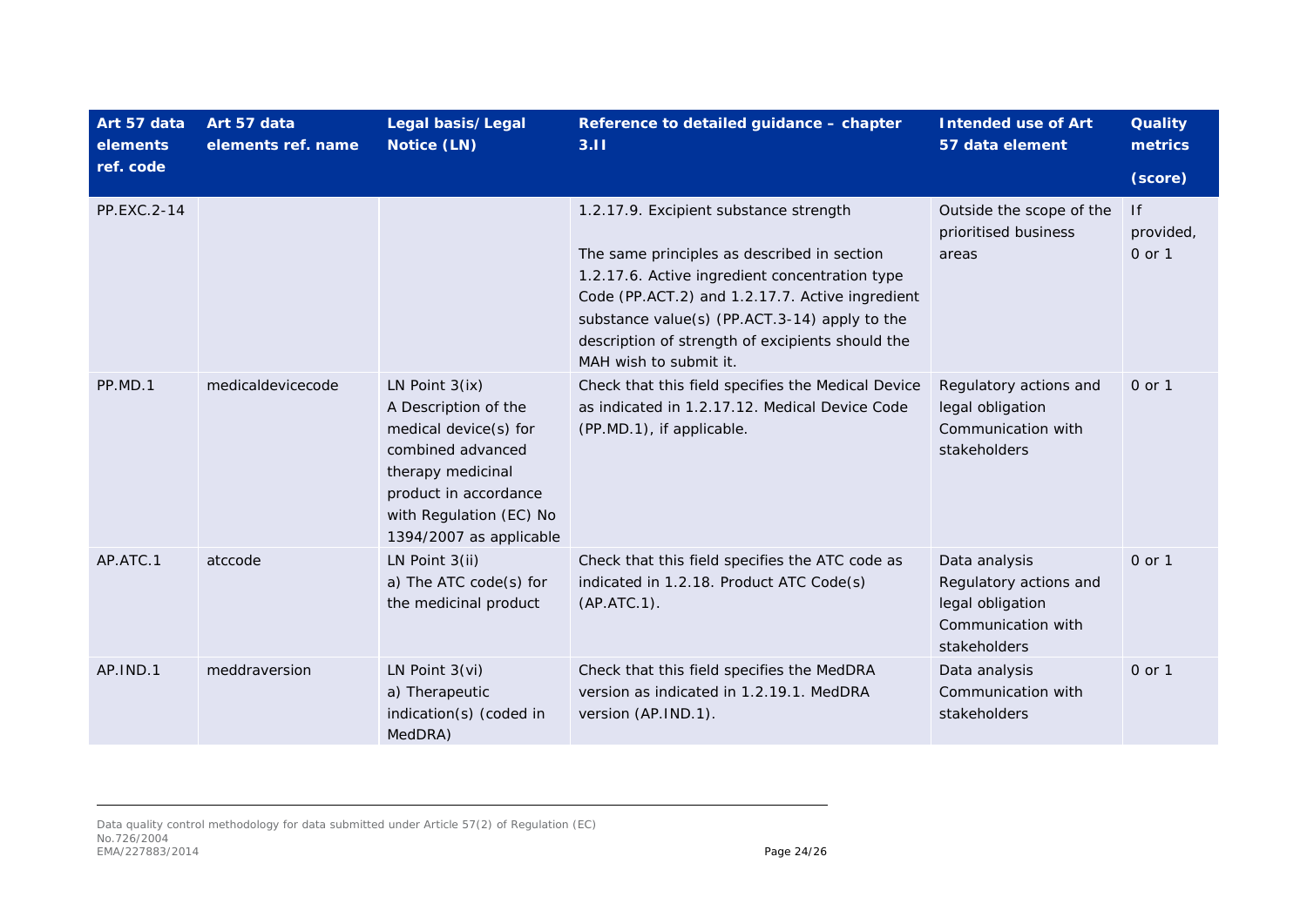| Art 57 data<br>elements | Art 57 data<br>elements ref. name | Legal basis/Legal<br>Notice (LN)                                                                                                                                                                     | Reference to detailed guidance - chapter<br>3.11                                                                                                                                        | <b>Intended use of Art</b><br>57 data element                                                     | <b>Quality</b><br>metrics |
|-------------------------|-----------------------------------|------------------------------------------------------------------------------------------------------------------------------------------------------------------------------------------------------|-----------------------------------------------------------------------------------------------------------------------------------------------------------------------------------------|---------------------------------------------------------------------------------------------------|---------------------------|
| ref. code               |                                   |                                                                                                                                                                                                      |                                                                                                                                                                                         |                                                                                                   | (score)                   |
| AP.IND.2                | meddralevel                       | LN Point $3(vi)$<br>a) Therapeutic<br>indication(s) (coded in<br>MedDRA)                                                                                                                             | Check that this field specifies the MedDRA Level<br>as indicated in 1.2.19.2. MedDRA version<br>(AP.IND.2).                                                                             | Data analysis<br>Communication with<br>stakeholders                                               | 0 or 1                    |
| AP.IND.3                | meddracode                        | LN Point $3(vi)$<br>a) Therapeutic<br>indication(s) (coded in<br>MedDRA)                                                                                                                             | Check that this field specifies the MedDRA term<br>as indicated in 1.2.19.3. MedDRA version<br>(AP.IND.3).                                                                              | Data analysis<br>Communication with<br>stakeholders                                               | 0 or 1                    |
| AP.PEV.1                | devevcode                         |                                                                                                                                                                                                      | Check that this field specifies the previous EV<br>code as indicated in 1.2.20. Previous EV Code<br>(AP.PEV), if applicable                                                             | Data analysis<br>Regulatory actions and<br>legal obligation<br>Communication with<br>stakeholders | 0 or 1                    |
| AP.PPI.1                | attachmentcode                    | LN Point 3 (xii):<br>An electronic copy of the<br>latest approved<br>Summary of Product<br>Characteristics including<br>version date, document<br>reference number(s)<br>and document<br>language(s) | Check that this field specifies the product<br>attachment as indicated in 1.2.21. AMP - Printed<br>Product Information (PPI) Attachments and<br>1.2.21.1. Attachment EV Code (AP.PPI.1) | Regulatory actions and<br>legal obligation<br>Communication with<br>stakeholders                  | 0 or 1                    |
| AP.PPI.2                | validitydeclaration               | LN Point 3 (xii):<br>An electronic copy of the<br>latest approved<br>Summary of Product                                                                                                              | 1.2.21.2. Attachment validity declaration<br>(AP.PPI.2)                                                                                                                                 | Outside the scope of the<br>prioritised business<br>areas                                         | N/A                       |

Data quality control methodology for data submitted under Article 57(2) of Regulation (EC) No.726/2004 EMA/227883/2014 **Page 25/26**